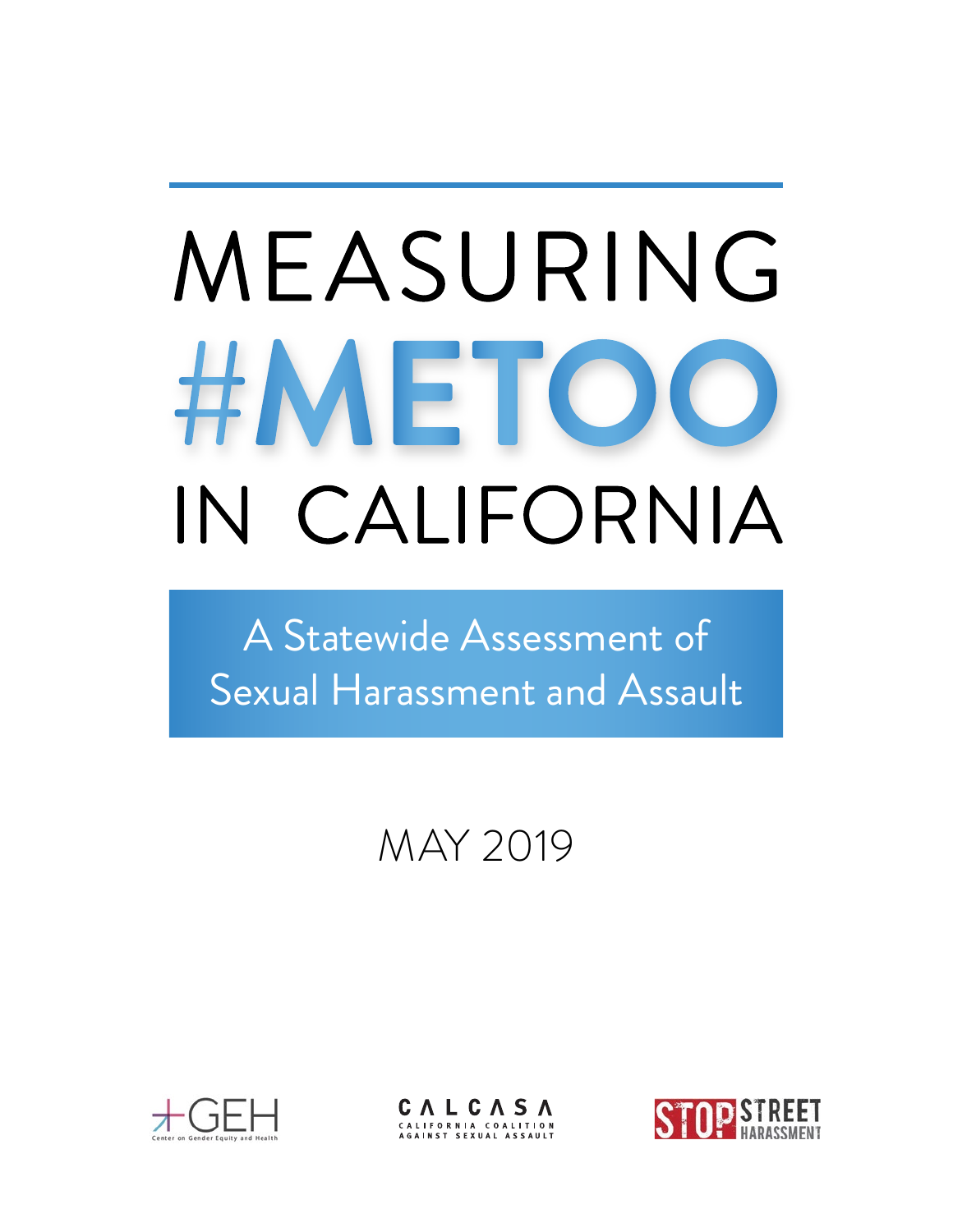# **CONTENTS**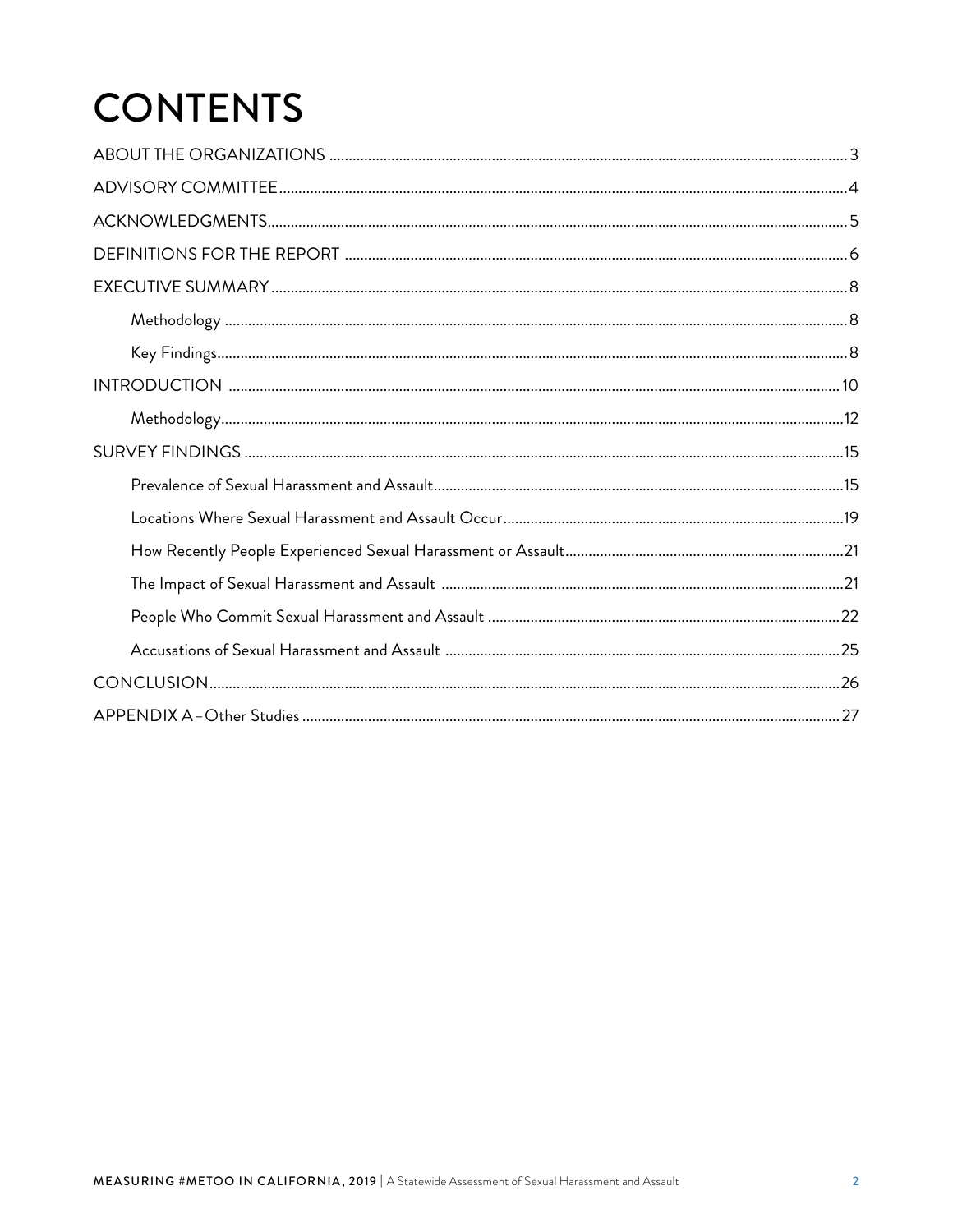# <span id="page-2-0"></span>ABOUT THE ORGANIZATIONS

This study was jointly funded by four organizations: Center on Gender Equity and Health (GEH) at UC San Diego, Stop Street Harassment, California Coalition Against Sexual Assault, and Promundo.



CALCASA CALIFORNIA COALITION AGAINST SEXUAL ASSAULT







#### UC SAN DIEGO CENTER ON GENDER EQUITY AND HEALTH

The Center on Gender Equity and Health aims to improve population health and development by improving the status, opportunities and safety of women and girls, globally. To achieve sustainable and large-scale change, GEH seeks and maintains partnerships with governmental and non-governmental agencies around the globe. A social justice framework is utilized by GEH, and innovative technologies are employed to facilitate change at individual, community and national levels.

GEH[.UCSD.edu](http://geh.UCSD.edu)

#### CALIFORNIA COALITION AGAINST SEXUAL ASSAULT

CALCASA provides leadership, vision and resources to rape crisis centers, individuals and other entities committed to ending sexual violence. CALCASA is committed to ending sexual violence through a multifaceted approach of prevention, intervention, education, research, advocacy and public policy. CALCASA relays the challenges and successes of local work to the statewide and national levels and best practices, evidence-based and practice-based programs at the state and national levels to local constituents. CALCASA[.org](http://www.calcasa.org)

#### STOP STREET HARASSMENT

Stop Street Harassment (SSH) is a volunteer-run nonprofit organization dedicated to documenting and ending gender-based street harassment worldwide through public education and community mobilization. Our work includes the annual International Anti-Street Harassment Week, the National Street Harassment Hotline, research reports, and website resources. S[topStreetHarassment.org](http://www.stopstreetharassment.org)

#### PROMUNDO

Promundo works to promote gender equality and create a world free from violence by engaging men and boys in partnership with women and girls. Since its founding in Brazil in 1997, Promundo has worked with partners to advance this mission by conducting cutting-edge research that builds the knowledge base on masculinities and gender equality; developing, evaluating, and scaling up high-impact gender-transformative interventions and programs; and carrying out campaigns and advocacy initiatives to prevent violence and promote gender justice.

[PromundoGlobal.org.](https://promundoglobal.org)

#### RALIANCE

RALIANCE is a national partnership dedicated to ending sexual violence in one generation. Every day, RALIANCE makes prevention possible by advancing research, influencing policy, supporting innovative programs and helping leaders establish safe workplaces and strong communities. Founded in 2015 through a multimillion dollar seed investment by the National Football League, RALIANCE is based in Washington, DC. RALIANC[E.org](http://www.raliance.org/)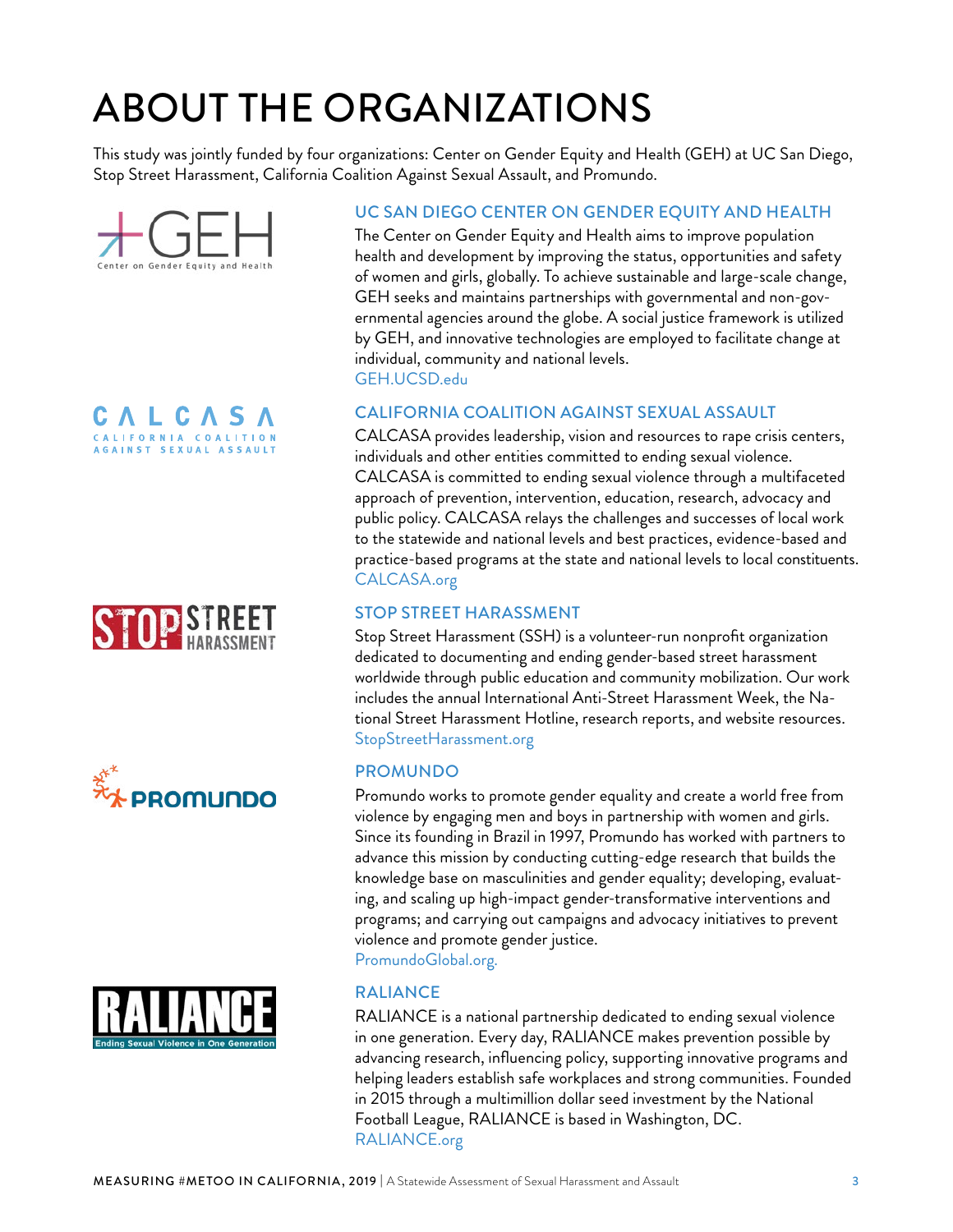# <span id="page-3-0"></span>ADVISORY COMMITTEE

This survey builds on the 2018 survey—see that report for the full list of the advisory committee. The following people also gave input on this updated survey in 2019.

#### ANNIE E. CLARK

Co-author of We Believe You: Survivors of Campus Sexual Assault Speak Out

#### BRIAN P. HEILMAN

Senior Research Officer, Promundo

#### NICOLE E. JOHNS, MPH

Research Data Analyst, Center on Gender Equity and Health, University of California, San Diego

#### HOLLY KEARL

Founder, Stop Street Harassment and author of the 2018 report

#### DAVID S. LEE, MPH

Director of Prevention, California Coalition Against Sexual Assault, PreventConnect, RALIANCE

#### PATRICK RYNE MCNEIL, MA

Stop Street Harassment Board Member and civil rights advocate

#### LAURA PALUMBO, MA

Director of Communications, National Sexual Violence Resource Center, RALIANCE

#### BRITNAE PURDY, MA

Stop Street Harassment Board Member and Project Coordinator to Reduce Sexual Assault, Domestic Violence and Stalking at the University of Mary Washington

#### ANITA RAJ, PHD

Tata Chancellor Professor of Medicine, School of Medicine; Professor of Education Studies, Division of Social Sciences; and the Director of the Center on Gender Equity and Health, University of California, San Diego

CHAI SHENOY, ESQ Co-Founder of Collective Action for Safe Spaces

JASMINE TUCKER, MA Director of Research, National Women's Law Center

#### NANCY XIONG, MA

Stop Street Harassment Board Member and Associate Director, Women & Gender Studies, George Mason University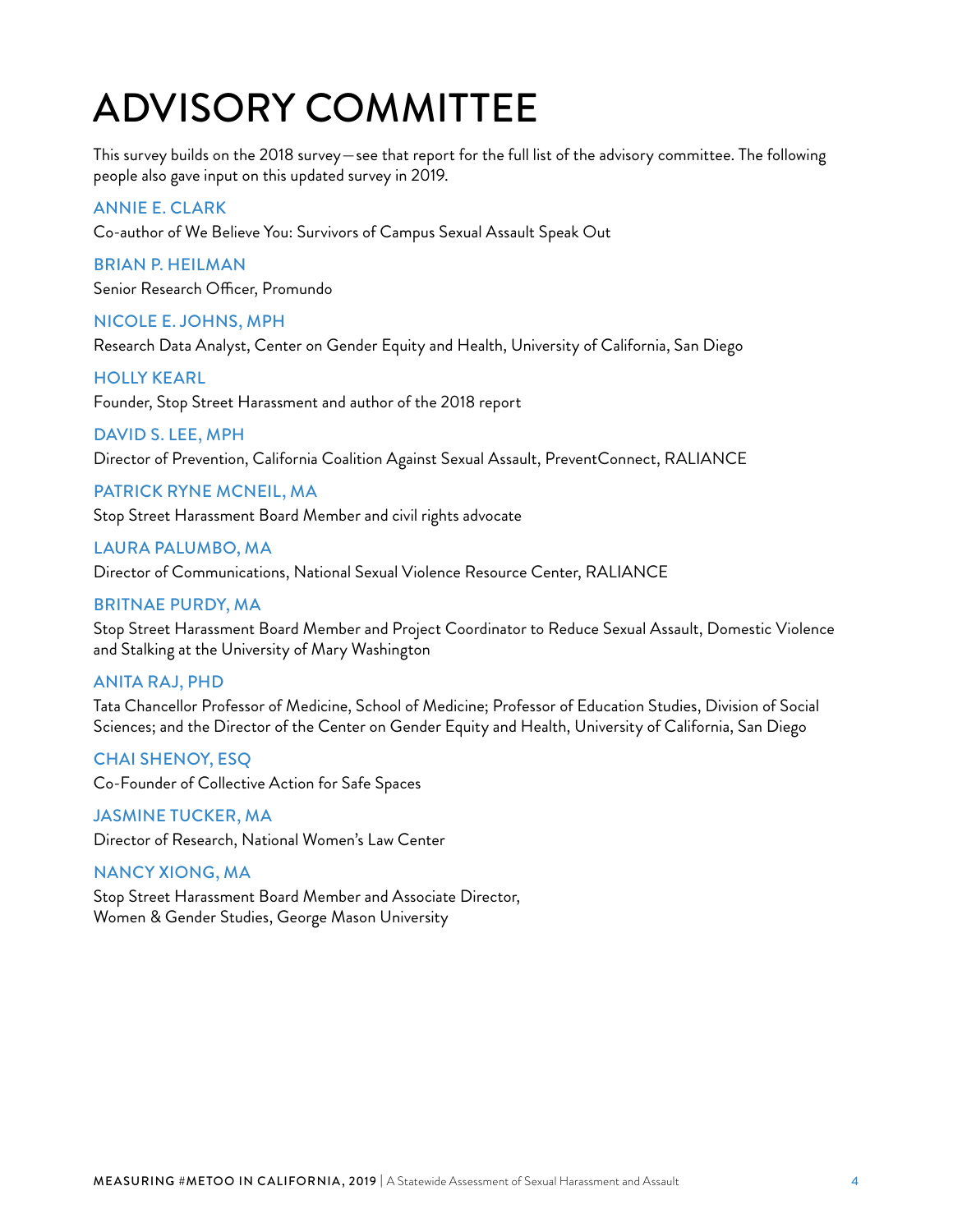# <span id="page-4-0"></span>ACKNOWLEDGMENTS

This report was authored by Nicole E. Johns, Dr. Anita Raj, David S. Lee and Holly Kearl. All analyses used in this report were conducted by Nicole E. Johns.

This study draws California specific data and analysis used in the report Measuring #MeToo: A National Study on Sexual Harassment and Assault (http://www.stopstreetharassment.org/our-work/nationalstudy/2019study/)

This study was jointly funded by four organizations: Center on Gender Equity and Health (GEH) at UC San Diego, Stop Street Harassment, California Coalition Against Sexual Assault, and Promundo. We thank our donors and funders for making this report possible. Each organization provided key input throughout the process as well as pro bono advice and work. Notably, GEH generously provided pro bono data analysis.

Special thanks to:

#### MEGAN THOMAS

Communications specialist with RALIANCE, who gave copy editing of the report.

#### LORENA CAMPOS

Communications coordinator with CALCASA, who gave copy editing input of the report.

#### CELESTE ESPINOZA

Graphic designer with CALCASA, who designed and laid out the report.

#### BRUCE BARR

At NORC, who was instrumental in the execution of this national survey and worked with SSH on two prior surveys (2014, 2018) when he was employed by GfK.

NORC at the University of Chicago conducted the 500-person survey online. It is an independent research institution that delivers reliable data and rigorous analysis to guide critical programmatic, business, and policy decisions. Since 1941, NORC has conducted groundbreaking studies, created and applied innovative methods and tools, and advanced principles of scientific integrity and collaboration. Today, government, corporate, and nonprofit clients around the world partner with NORC to transform increasingly complex information into useful knowledge. Please visit [www.norc.org](http://www.norc.org) for more information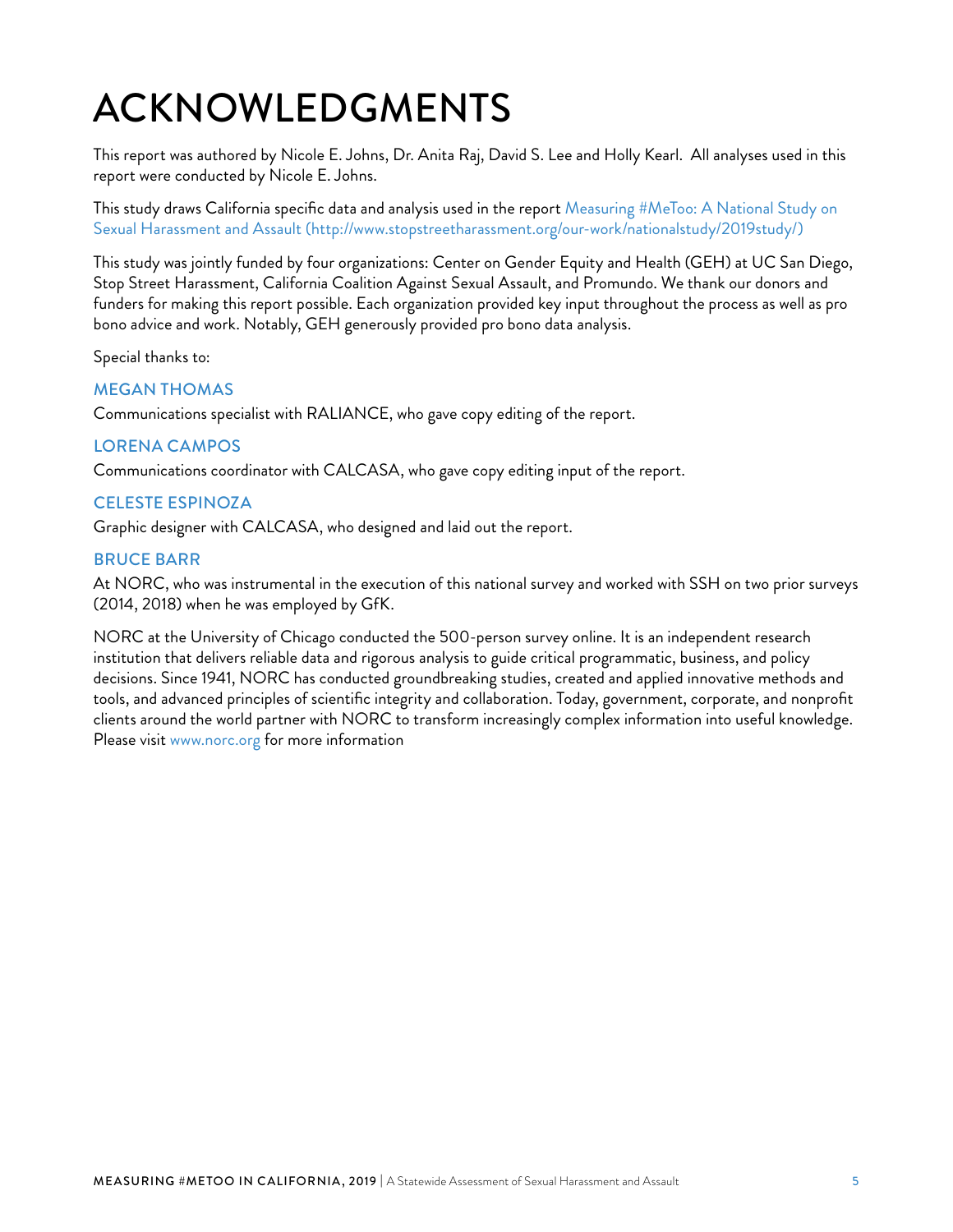# <span id="page-5-0"></span>DEFINITIONS FOR THE REPORT

The Centers for Disease Control and Prevention defines sexual violence as "a sexual act that is committed or attempted by another person without freely given consent of the victim or against someone who is unable to consent or refuse."1

This is inclusive of forced sex acts, as well as unwanted non-penetrative sexual contact, or non-contact unwanted sexual experiences.

For this report, we used the terms as follows, delineating forced sex acts from other sexual abuses and using the terms sexual assault and sexual harassment, to be more consistent with the terms of the #MeToo movement.

#### SEXUAL ASSAULT

This term involves a sexual act that someone was forced to do against their will and without their consent. See Table 1 on the next page for the precise wording of the question from the survey. When assessing reported perpetration of sexual assault, the exact same phrasing of the survey item was used, but we switched it to reflect the respondent doing that act rather than experiencing it.

#### SEXUAL HARASSMENT

This term includes fourteen different specific actions, categorized into verbal sexual harassment, cyber sexual harassment, and physically aggressive sexual harassment. The specific actions included in the survey are presented in these three categories in Table 1 on the next page. For the sake of concision, the report will frequently refer to these categories by name; this is meant to refer to reported experiences or perpetration of any one or more of the actions within that category. Forced sex acts are excluded from the term "sexual harassment" for this study. When assessing reported perpetration of sexual harassment, the exact same phrasing of these survey items was used, but we switched it to reflect the respondent doing the act rather than experiencing it.

<sup>1</sup> Basile KC, et al. 2014. "Sexual Violence Surveillance: Uniform Definitions and Recommended Data Elements, Version 2.0." National Center for Injury Prevention and Control, Centers for Disease Control and Prevention. [https://www.cdc.gov/violenceprevention/pdf/sv\\_surveillance\\_definitionsl-2009-a.](https://www.cdc.gov/violenceprevention/pdf/sv_surveillance_definitionsl-2009-a.pdf) [pdf](https://www.cdc.gov/violenceprevention/pdf/sv_surveillance_definitionsl-2009-a.pdf).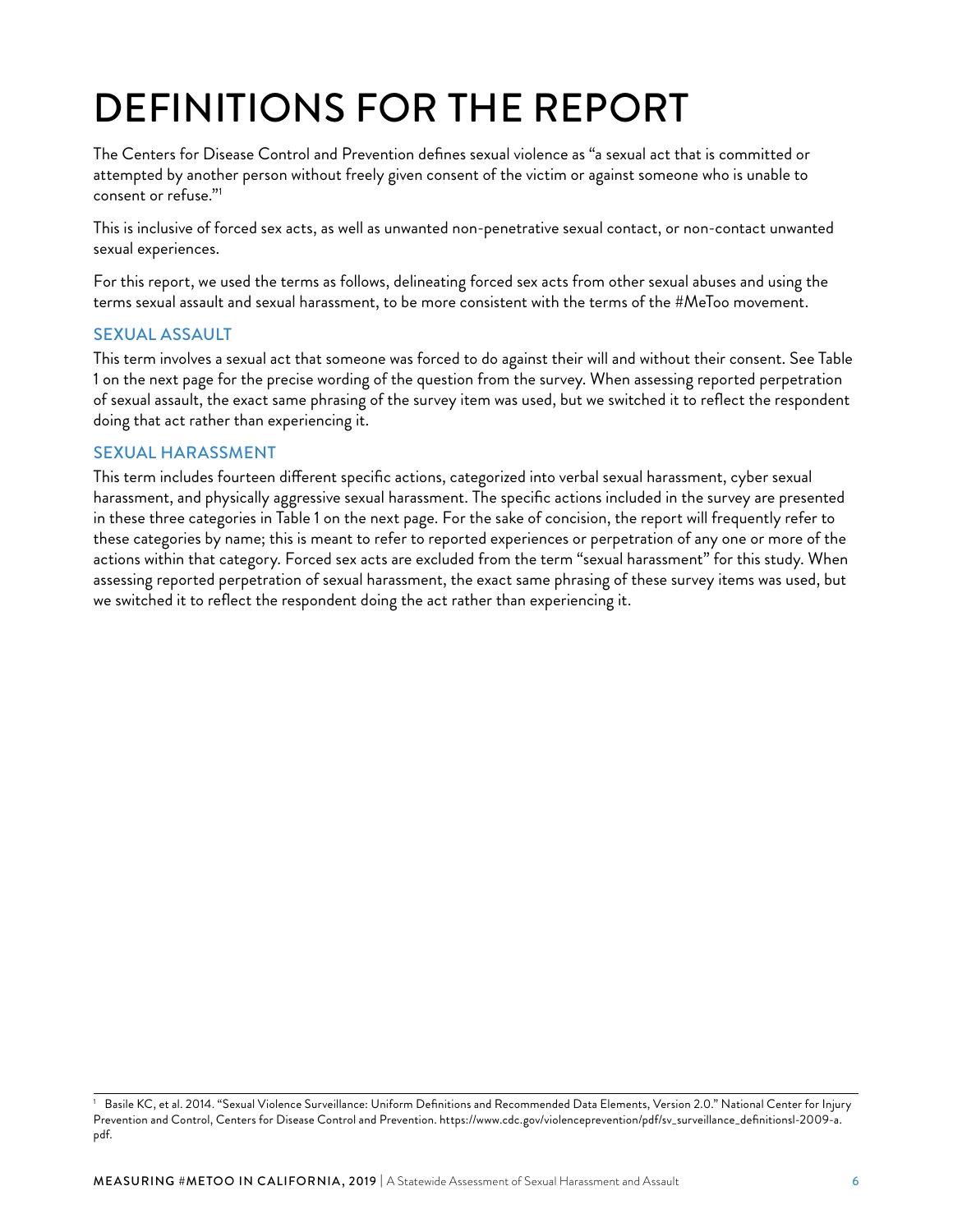#### DEFINITIONS FOR THE REPORT

| Table 1. Detailed Survey Items and Categorization |                                                                                                                                                                                                                                                 |  |
|---------------------------------------------------|-------------------------------------------------------------------------------------------------------------------------------------------------------------------------------------------------------------------------------------------------|--|
| <b>VERBAL SEXUAL</b><br><b>HARASSMENT</b>         | • Someone whistling, honking, making kissy noises, "Pssst" sounds, or<br>leering/staring aggressively at you.                                                                                                                                   |  |
|                                                   | • Someone saying things like, "Hey Baby," "Mmmm Sexy," "Yo Shorty,"<br>"Mami/Mamacita," "Give me a smile," or similar comments in a way that<br>is disrespectful and/or unwanted and/or made you feel unsafe.                                   |  |
|                                                   | • Someone calling you a sexist slur, like "Bitch," "Slut," "Cunt," "Ho"<br>or "Thot."                                                                                                                                                           |  |
|                                                   | • Someone misgendering you or calling you a homophobic or transphobic<br>slur, like "Fag," "Dyke," or "Tranny."                                                                                                                                 |  |
|                                                   | • Someone talking about your body parts inappropriately or offensively<br>(such as your legs, crotch, butt, or breasts), saying sexually explicit<br>comments ("I want to do BLANK to you") or asking inappropriate<br>sexual questions.        |  |
|                                                   | • Someone making threats to harm you, to harm someone you know, or<br>to share personal information you don't want shared (examples could<br>include your sexual orientation or drug use history or immigration status)                         |  |
|                                                   | • Someone saying you must date them or do a sexual act for them in<br>exchange for something (such as a good grade, a promotion, a job, drugs,<br>food, or something similar) or instead of something (like paying rent or a<br>citation, etc). |  |
|                                                   | • Someone repeatedly asking you for a date or your phone number when<br>you've said no or ignored them.                                                                                                                                         |  |
| <b>CYBER SEXUAL</b><br><b>HARASSMENT</b>          | • Someone repeatedly texting or calling you in a harassing way.                                                                                                                                                                                 |  |
|                                                   | • Someone electronically sending you or showing you sexual content<br>without your permission, such as over e-mail, snapchat or Facebook or<br>on their phone or computer.                                                                      |  |
|                                                   | • Someone taking and/or sharing sexual pictures or videos of you without<br>your permission.                                                                                                                                                    |  |
| PHYSICALLY AGGRESSIVE<br><b>SEXUAL HARASSMENT</b> | • Someone flashing or exposing their genitals to you without<br>your permission.                                                                                                                                                                |  |
|                                                   | • Someone physically following you without your permission.                                                                                                                                                                                     |  |
|                                                   | • Someone purposely touching you or brushing up against you in an<br>unwelcome, sexual way.                                                                                                                                                     |  |
| <b>SEXUAL ASSAULT</b>                             | • Someone forcing you to do a sexual act without your permission or one<br>that you don't want to do (including while you are under the influence of<br>alcohol or drugs).                                                                      |  |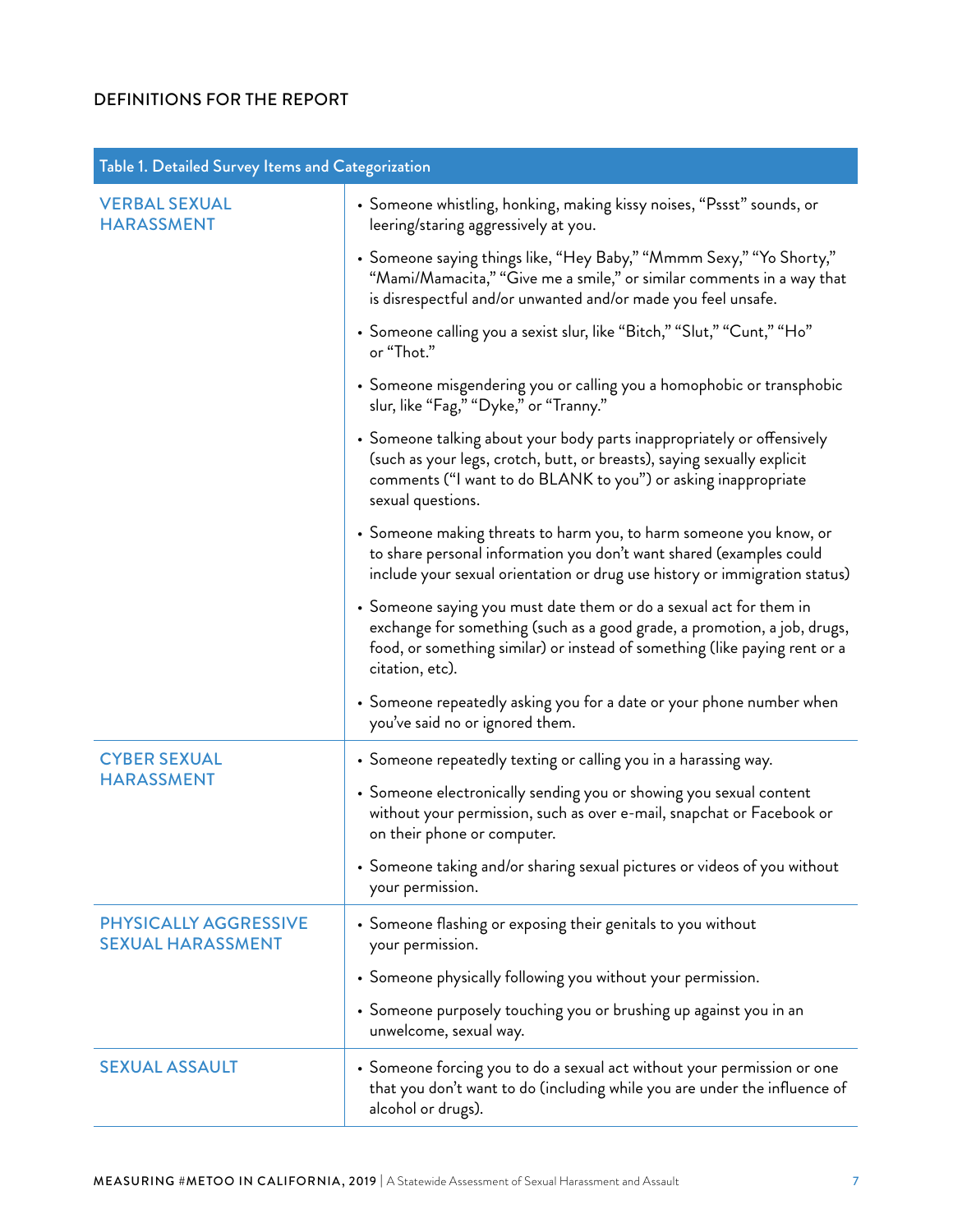# <span id="page-7-0"></span>EXECUTIVE SUMMARY

This 2019 California survey reconfirms the findings of the 2019 national survey *Measuring #MeToo: A National Study on Sexual Harassment and Assault:* sexual harassment and assault are widespread problems in California, causing pain, limiting people's lives, and negatively affecting communities and society. Study results show that most women and men have experienced one or more form of harassment and assault, while a comparably smaller proportion tell us that they've ever committed these acts. This may indicate that many abusers are repeat offenders who abuse multiple people. The findings add to the large evidence base demonstrating that nearly all instances where someone is accused of sexual harassment are based in fact, and most respondents believe those who make high profile accusations. This study highlights that we must do more to stop and prevent sexual assault and harassment earlier.

# Methodology

This report presents the findings of a state representative survey of 278 women and 222 men, ages 18 and up, conducted online in February - March 2019. The UC San Diego Center on Gender Equity and Health (GEH) conducted all data analyses.

# Key Findings

- 1. Sexual harassment and assault pose a significant problem, especially for women.
	- Statewide, 86% of women and 53% of men reported experiencing some form of sexual harassment and/or assault in their lifetime.
	- More than 4 in 5 women (81%) and almost half of men (48%) experienced verbal sexual harassment;
	- Nearly 1 in 2 women (44%) and 1 in 3 men (31%) were sexually touched in an unwelcome way;
	- 4 in 10 women (39%) and 1 in 3 men (31%) experienced cyber sexual harassment;
	- More than 1 in 4 women (26%) and 1 in 7 men (15%) were physically followed;
	- 1 in 3 women (32%) and around 1 in 7 men (15%) faced unwanted genital flashing;
	- 1 in 4 women (26%) and 1 in 10 men (10%) survived sexual assault.
- 2. Sexual minority men and women are at disproportionate risk for sexual harassment.
	- Lesbian and bisexual women respondents were significantly more likely than straight women to report harassment (98% versus 86%); as well as sexual assault (81% versus 25%). Harassment was also more commonly reported by gay and bisexual men (92%) than straight men (52%); in particular, physically aggressive sexual harassment was more common, reported by 77% of gay and bisexual men, versus 35% of straight men.
- 3. Women are most likely to experience sexual harassment in public spaces and from strangers, where men are most likely to experience sexual harassment in institutional settings such as schools and the workplace and from peers.
	- Among all women, most (77%) reported experiencing sexual harassment it in a public space, like on the street or in a store, and half (50%) reported experiencing sexual harassment in their institutions, such workplace or school. Men most frequently report sexual harassment occurring in institutions (37%) followed by public spaces (35%).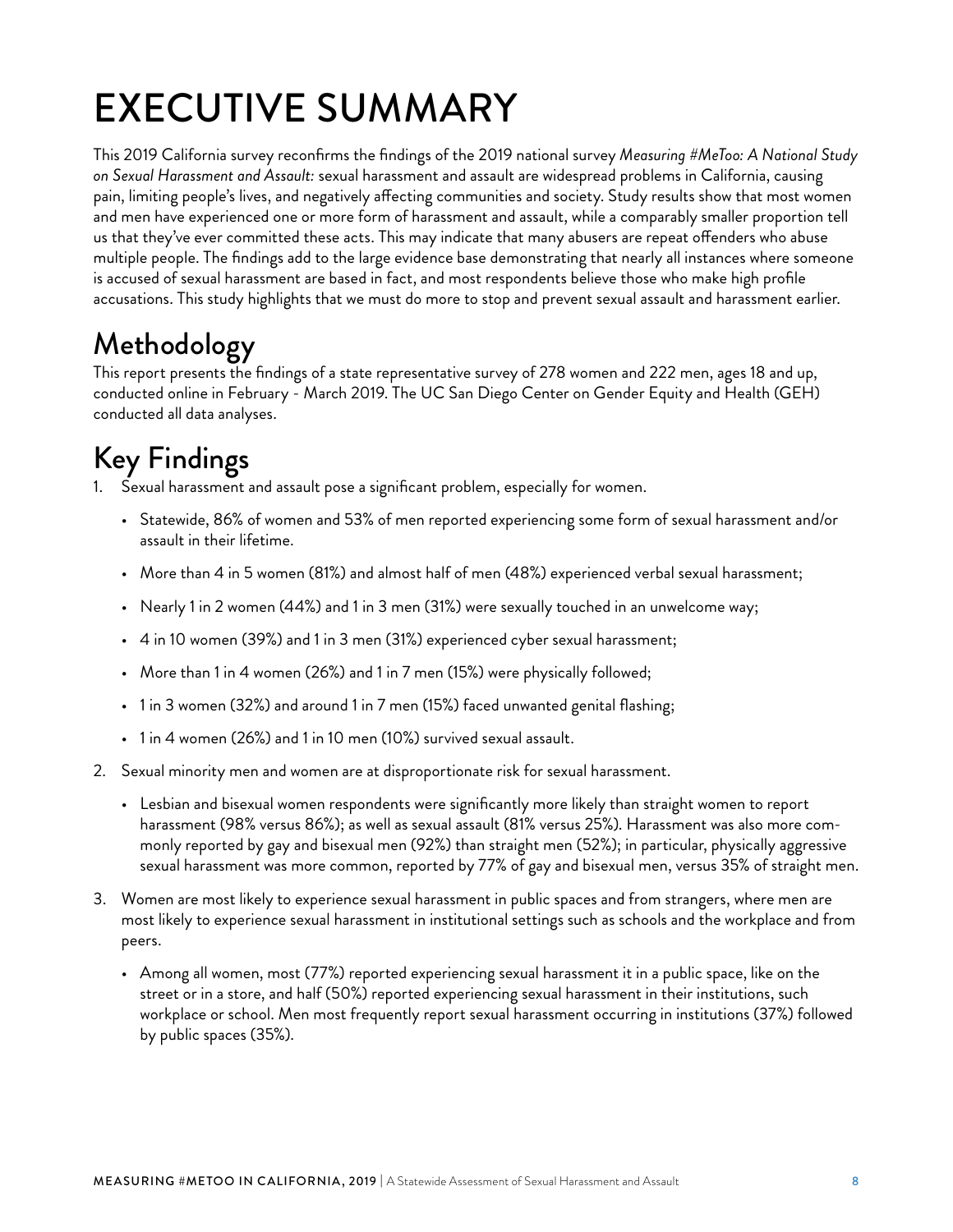#### EXECUTIVE SUMMARY | Key Findings

- Women who reported experiencing harassment and/or assault most frequently reported that a stranger had been involved in at least one incident (50% of women reporting harassment only; 65% of women reporting harassment and assault). Men experiencing harassment or assault most frequently reported that a coworker (40% of those experiencing harassment only) or a classmate (50% of those experiencing harassment and assault) was involved in at least one incident.
- 4. Men born outside the US are more likely than men born in the US to report that they have experienced sexual harassment.
	- Men born outside the US were significantly more likely than men born in the US to report that they had experienced sexual harassment (75% vs 49%). In particular, they were more likely to experience verbal harassment (73% vs 44%) and more likely to experience cyber harassment (65% vs 25%).
- 5. Effects of sexual harassment and assault include anxiety and depression, as well as altering life and activities. Reporting to authorities is rare.
	- Among those affected by sexual harassment and/or assault, 38% of women and 14% of men report anxiety or depression as a consequence of the abuse. Additional common responses included ending a relationship (25% of women, 13% of men) and even changing a job (15% women, 13% men). Less than 10% of women and men filed an official complaint or report to an authority figure.
- 6. Most people who said they committed sexual harassment also said they had experienced sexual harassment.
	- Among those who reported committing sexual harassment, 95% of women and 80% of men reported experiencing it too. In contrast, among those who reported never having committed sexual harassment, 80% of women and 36% of men reported experiencing it.
- 7. While experiences of sexual harassment and assault are highly prevalent, accusations of sexual harassment and assault are very rare.
	- While over one-third of people reported perpetration of sexual harassment or assault, less than 5% of individuals have ever been accused of these abuses, formally or informally.
- 8. Beliefs related to high profile allegations of sexual harassment and assault are comparable for women and men.
	- More people believed harassment or assault happened in most or all cases (56% of women, 51% of men) than believed that harassment or assault did not happen in most cases (8% of women, 8% of men). Most people said that the veracity of high profile sexual harassment and assault allegations varied from cases to case, and that some were true, and some were untrue (36% of women and 41% men). More than one in 20 women and men view all recent high profile allegations as lies.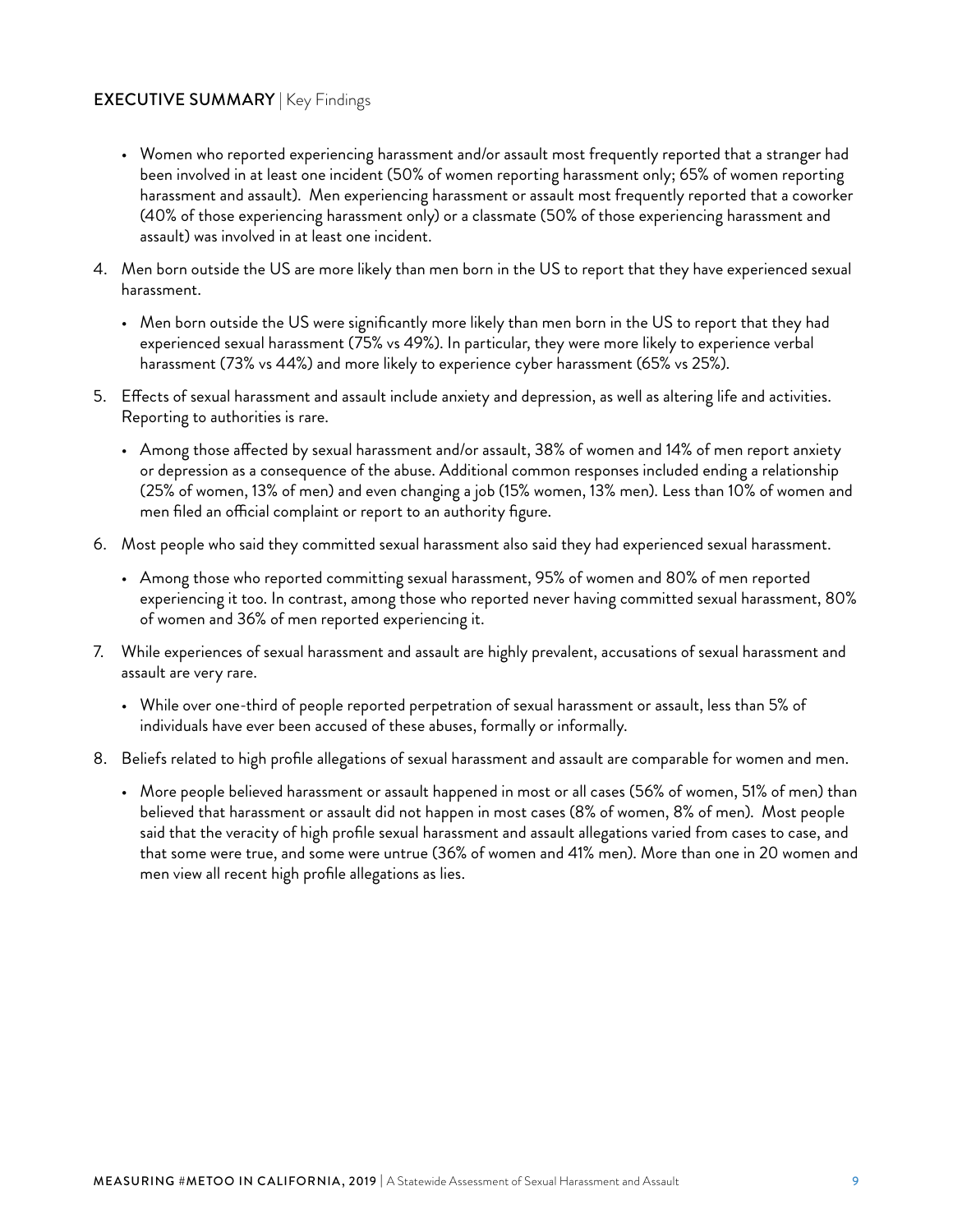# <span id="page-9-0"></span>INTRODUCTION

Building on their 2018 national study<sup>2</sup> that provided the data behind people's #MeToo stories, in 2019, Stop Street Harassment and The UC San Diego Center on Gender Equity and Health released an updated national report on sexual harassment and assault, and, for the first time, a state-representative report for California, in partnership with the California Coalition Against Sexual Assault.

California is an important place to examine the current state of sexual harassment and assault in the US; it is where the #MeToo movement has received much attention since 2017 in response to demands for accountability for those in the entertainment industry, such as Harvey Weinsten, who sexually harassed and assaulted actors and others for decades with impunity. The past two years have resulted in more allegations, against leaders in the state's illustrious academic institutions, technology industry, and in national politics. Yet,

Tarana Burke created a "Me Too" movement in 2007 to help victims of sexual harassment and assault. In October 2017, actress Alyssa Milano helped popularize the term with this tweet.

| If you've been sexually harassed or<br>assaulted write 'me too' as a reply to this<br>tweet.                                                                                                             |  |
|----------------------------------------------------------------------------------------------------------------------------------------------------------------------------------------------------------|--|
| Me too.<br>Suggested by a friend: "If all the women who<br>have been sexually harassed or assaulted<br>wrote 'Me too.' as a status, we might give<br>people a sense of the magnitude of the<br>problem." |  |

despite the growing activism of the movement, there is some evidence of ongoing concerns, including indications of higher rates of sexual harassment and assault seen in the west than in other regions in the United States.

California is also where innovative prevention efforts have emerged. California is the only state that has grants from all four CDC violence prevention grant programs (DELTA Impact, Rape Prevention and Education, Essentials for Childhood and Preventing Teen Dating and Youth Violence by Addressing Shared Risk and Protective Factors) and home of Coaching Boys into Men, an evidence-based sexual violence and teen dating violence prevention program. Public health programs, legislators and prevention education experts are examining investments in prevention. In California, colleges and universities have affirmative consent standards to use in campus sexual assault cases after groundbreaking legislation was passed in 2014. 3

This 2019 California survey includes data on the scope and scale of sexual harassment and assault in our state. It also includes questions and findings around experiences and beliefs related to accusations of sexual harassment and assault, added in light of a few events that occurred since early 2018 that sparked national debate. These two main events were Dr. Christine Blasey Ford's testimony of sexual assault by Brett Kavanaugh during his U.S. Supreme Court nomination hearing, and Department of Education Secretary Betsy DeVos proposed changes the rules guiding schools on how they handle sexual assault allegations.

More people are publicly voicing their fears about false accusations following these two news stories and because of the number of high-profile men who faced retribution within the #MeToo movement since the Fall of 2017.

Our survey, however, shows that the proportion of people who have ever been accused of sexual harassment or assault is much smaller than those who admit to perpetrating it (which we expect is under-reported in our survey). Further, our survey shows that most people believe, to some extent, those who say they have experienced sexual harassment or assault, and at a higher prevalence than that seen nationally.

<sup>&</sup>lt;sup>2</sup> "The Facts Behind the #MeToo Movement: A National Study on Sexual Harassment and Assault," Stop Street Harassment, February 21, 2018, [http://](http://www.stopstreetharassment.org/resources/2018-national-sexual-abuse-report/) [www.stopstreetharassment.org/resources/2018-national-sexual-abuse-report/](http://www.stopstreetharassment.org/resources/2018-national-sexual-abuse-report/).

<sup>3</sup> Bill Chappell, California Enacts 'Yes Means Yes' Law, Defining Sexual Consent, National Public Radio, Septemeber 29, 2014, https://www.npr.org/ sections/thetwo-way/2014/09/29/352482932/california-enacts-yes-means-yes-law-defining-sexual-consent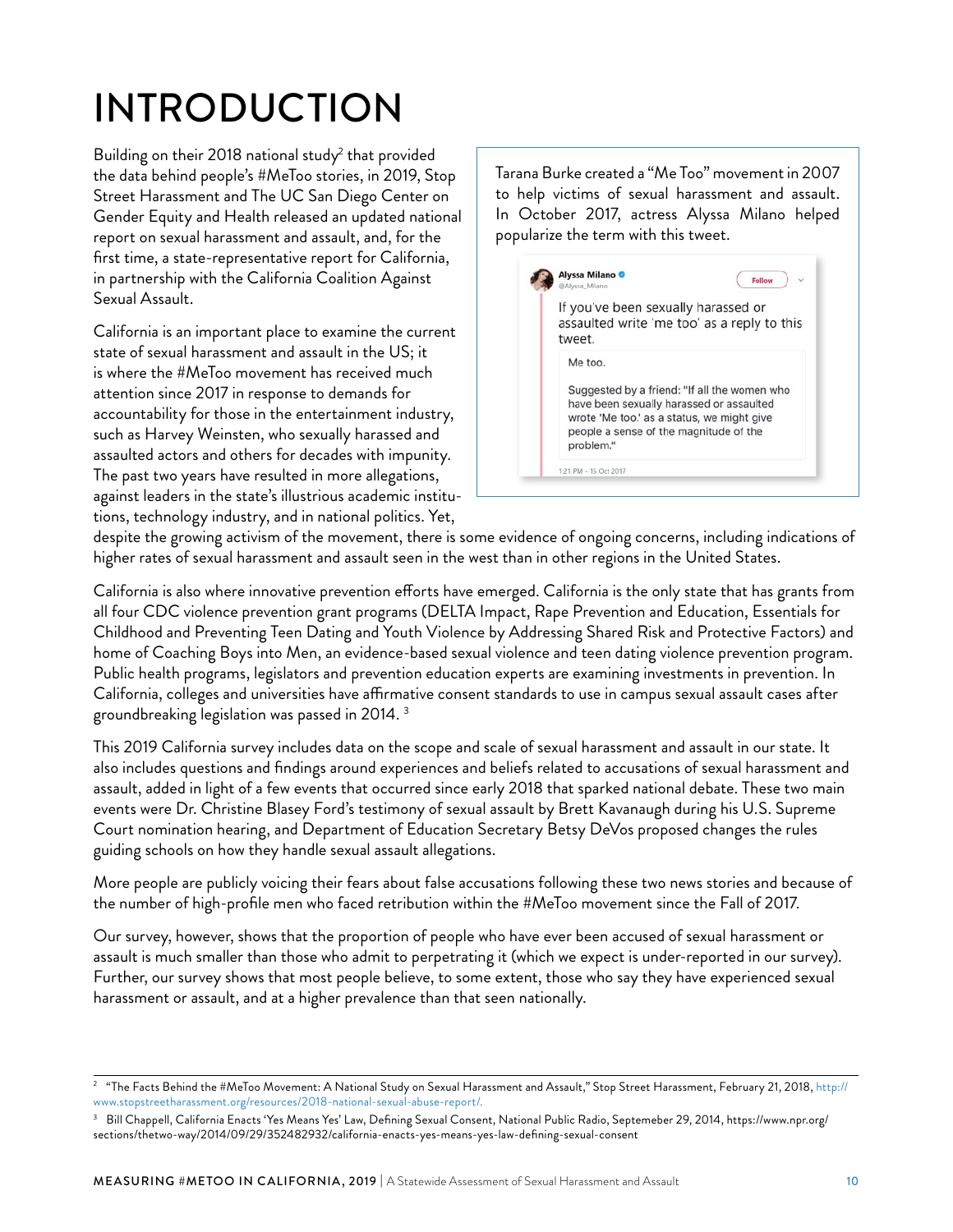#### INTRODUCTION

We hope that people who set policies and shape public opinion around accusations will use these findings to inform their efforts. We hope they will recognize that even in a self-reported survey, very few people have ever been accused of sexual harassment or assault compared with those who have said they perpetrated it and especially compared with the many people who said they have experienced it. By and large, when people say they experienced sexual harassment or assault, they are telling the truth.

The report covers information on these main topics:

- 1. The prevalence of sexual harassment and assault overall.
- 2. The locations where sexual harassment and assault take place.
- 3. When sexual harassment and assault most recently occurred.
- 4. How sexual harassment and assault makes people feel and what they do because of it.
- 5. The people who commit sexual harassment and assault, including from the view point of those who have experienced it and from those who say they have done it.
- 6. Accusations of sexual harassment and assault, including the percent of people who say they've been accused and what public opinion is for high profile accusation cases.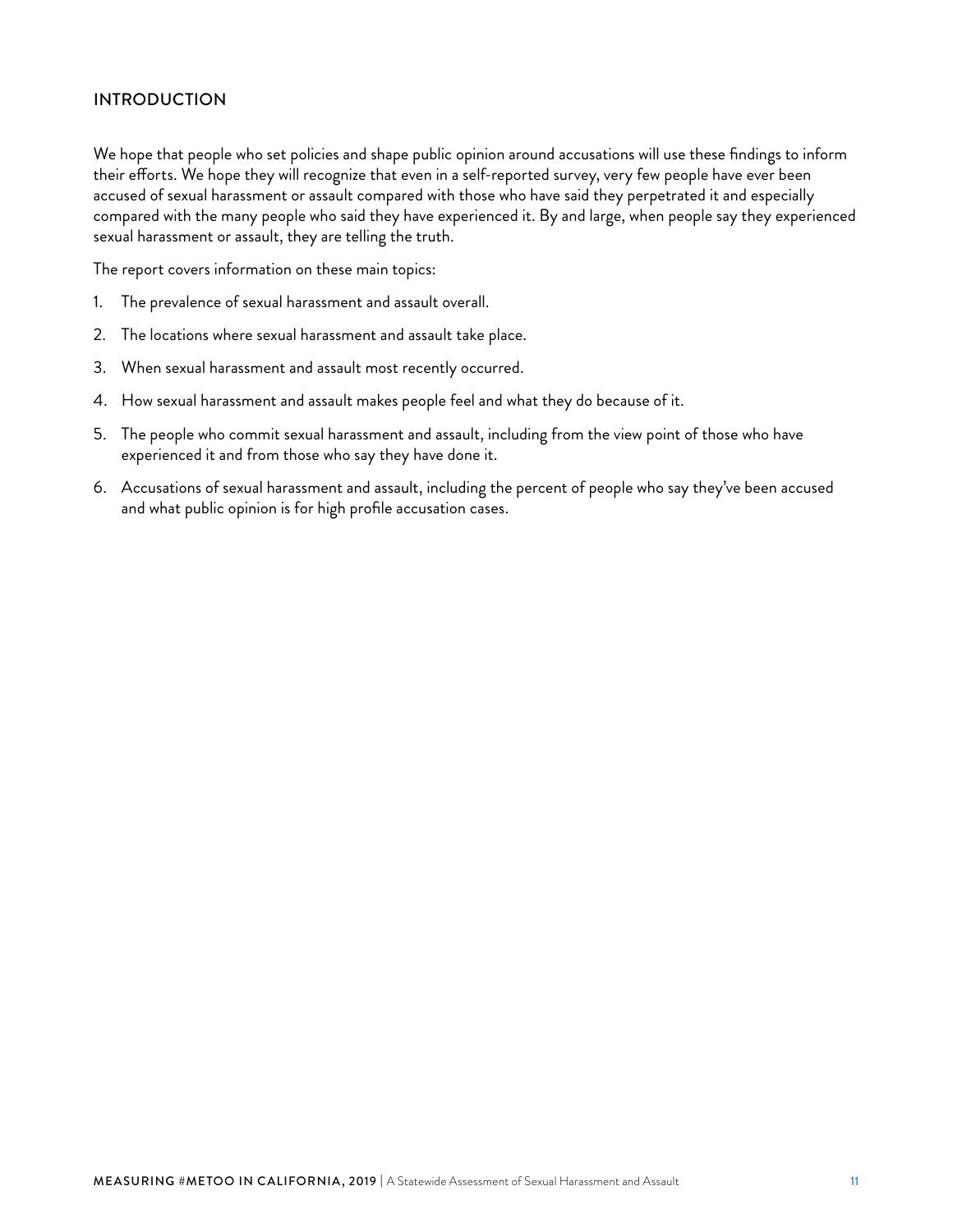# <span id="page-11-0"></span>METHODOLOGY

UC San Diego GEH and SSH commissioned a nationally representative survey of women and men on sexual harassment and assault with NORC at the University of Chicago, using the AmeriSpeak Panel, the most representative online probability panel available in the U.S. In addition to this national survey and with support from CALCASA, NORC created a California-specific over-sample from within the AmeriSpeak Panel to examine state-specific results. NORC recruited and surveyed a total sample of N=500 adults living in California aged 18 and older, all of whom were required to complete a forced choice item on sex, in which they identified themselves as female (n=278) or male (n=222). The sample was surveyed in three waves of the AmeriSpeak Omnibus as part of the national survey, with additional California-specific over sample recruitment for one week after; all surveys were collected between February 14 and March 28 2019.

Funded and operated by NORC at the University of Chicago, AmeriSpeak is a probability-based panel designed to be representative of the US household population. Randomly selected US households are sampled using area probability and address-based sampling, with a known, non-zero probability of selection from the NORC National Sample Frame.

These sampled households are then contacted by US mail, telephone, and field interviewers (face to face). The panel provides sample coverage of approximately 97% of the U.S. household population. Those excluded from the sample include people with P.O. Box only addresses, some addresses not listed in the USPS Delivery Sequence File, and some newly constructed dwellings. While most AmeriSpeak households participate in surveys by web, non-internet households can participate in AmeriSpeak surveys by telephone.

Households without conventional internet access but having web access via smartphones are allowed to participate in AmeriSpeak surveys by web. AmeriSpeak panelists participate in NORC studies or studies conducted by NORC on behalf of governmental agencies, academic researchers, and media and commercial organizations.

The survey included this introductory text, to clarify how pervasive the assessed behaviors are and the confidentiality of the survey, a typical practice for surveys on sensitive topics:

"This survey is focused on sexual harassment and abuse, which includes all forms of unwanted sexual, homophobic, transphobic and/or sexist experiences across all areas of people's lives. Your answers to the questions will be strictly confidential. We are not collecting your name nor any identifying information.

We appreciate and honor you for sharing your experiences in the survey. We know it can be upsetting and challenging. The information from the survey will help advocates, policymakers and educators better understand how to address these issues and make communities safer for everyone. Your participation matters, and it will make a difference."

The full survey is available at [www.StopStreetHarassment.org.](http://www.stopstreetharassment.org)

Individuals who declined to answer questions were retained in analyses for consistency with national report methodology. Exclusion of these individuals changed point estimates by no more than 1%.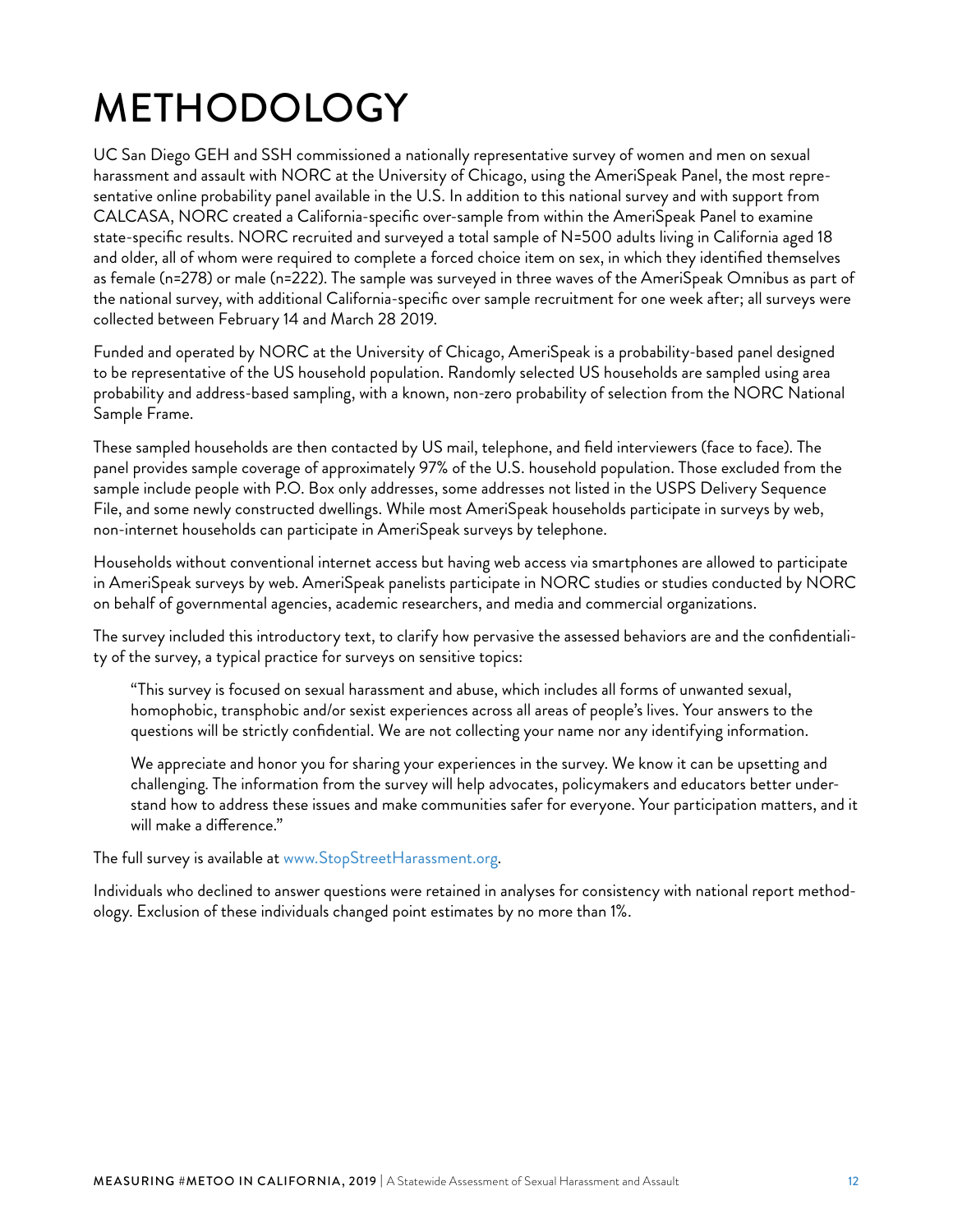#### METHODOLOGY

### Who Took the Survey?

All data were analyzed by the UC San Diego's Center on Gender Equity and Health. To determine the representativeness of the sample in California, they made comparisons to California census data and projections.

#### GENDER

222 males and 278 females (based on the forced choice response on gender) took the survey and this was weighted to become a sample size of 245 males and 255 females.

#### REGION

Including survey weighting, most respondents were from Southern California (58%, 298 people), 15% from the Central Valley region (76 people), 14% from the Bay region (63 people), and 13% from the Northern/Mountain Valley region (63 people). [Note: We did not consider rural/urban differences, as the vast majority of the sample (99%) resided in a metropolitan area or metropolitan statistical area (MSA). An MSA is "a geographical region with a relatively high population density at its core and close economic ties throughout the area." Census data also indicate that 95% of state residents are in an urban area. $]^{4}$ 

#### AGE

Among respondents, 31% were aged 18 to 34 (12% age 18-24 and 20% age 25-34), 26% aged 35 to 49, 24% aged 50 to 64, and 19% aged 65 and older. Because people under 18 years old were not included in the survey, the percentages for the age groups that were included are larger than the general population. But for a comparison, 10% of people in California in 2017 Census estimates were age 18 to 24 years, 15% were 25-34, 20% age 35-49, 18% aged 50-64, and 14% were 65 years or older.<sup>5</sup>

#### RACE/ETHNICITY

Participants were mostly non-Hispanic White (41%) or Hispanic (35%); an additional 6% were non-Hispanic Black, and 18% were mixed-race/other race. This was comparable to the California population as a whole, which is 37% non-Hispanic White, 39% Hispanic, and 7% non-Hispanic Black.6

#### SEXUAL ORIENTATION AND GENDER IDENTITY

For the total sample, 3% reported being gay/lesbian or bisexual, which is comparable to state data indicating that 5% of people in the California identify as gay/lesbian, bisexual or transgender.<sup>7</sup>

#### **DISABILITY**

Six percent of respondents reported having some type of disability, which is lower than American Community Survey data indicating that 12% of those in California live with a disability.<sup>8</sup>

#### FOREIGN BORN

Fourteen percent of respondents were born outside the US; this is lower than the state average of 27%.<sup>9</sup>

<sup>4</sup> US Census "Urban and Rural." 2010. [https://data.census.gov/cedsci/table?q=California%20urban&table=P2&tid=DECENNIALSF12010.](https://data.census.gov/cedsci/table?q=California%20urban&table=P2&tid=DECENNIALSF12010.P2&g=0400000US06&vintage=2010&layer=state&cid=P002001) [P2&g=0400000US06&vintage=2010&layer=state&cid=P002001](https://data.census.gov/cedsci/table?q=California%20urban&table=P2&tid=DECENNIALSF12010.P2&g=0400000US06&vintage=2010&layer=state&cid=P002001)

<sup>5</sup> American Community Survey. "Age and Sex." 2017. https://data.census.gov/cedsci/table?q=California&table=S0101&tid=ACSST1Y2017. S0101&g=0400000US06&vintage=2017&layer=state&cid=S0101\_C01\_001E.

<sup>&</sup>lt;sup>6</sup> US Census. "Quick Facts: California." 2018. https://www.census.gov/quickfacts/ca.

<sup>&</sup>lt;sup>7</sup> Gallup News. "Vermont Leads States in LGBT Identification." Social & Policy Issues. Feb 6, 2017. https://news.gallup.com/poll/203513/vermont-leads-states-lgbt-identification.aspx.

<sup>8</sup> American Community Survey. "Disability Characteristics." 2017. https://data.census.gov/cedsci/table?q=California%20disabili-

ty&table=S1810&tid=ACSST1Y2017.S1810&t=Disability&g=0400000US06&vintage=2017&layer=state&cid=S1810\_C01\_001E.

<sup>&</sup>lt;sup>9</sup> US Census. "Quick Facts: California." 2018. https://www.census.gov/quickfacts/ca.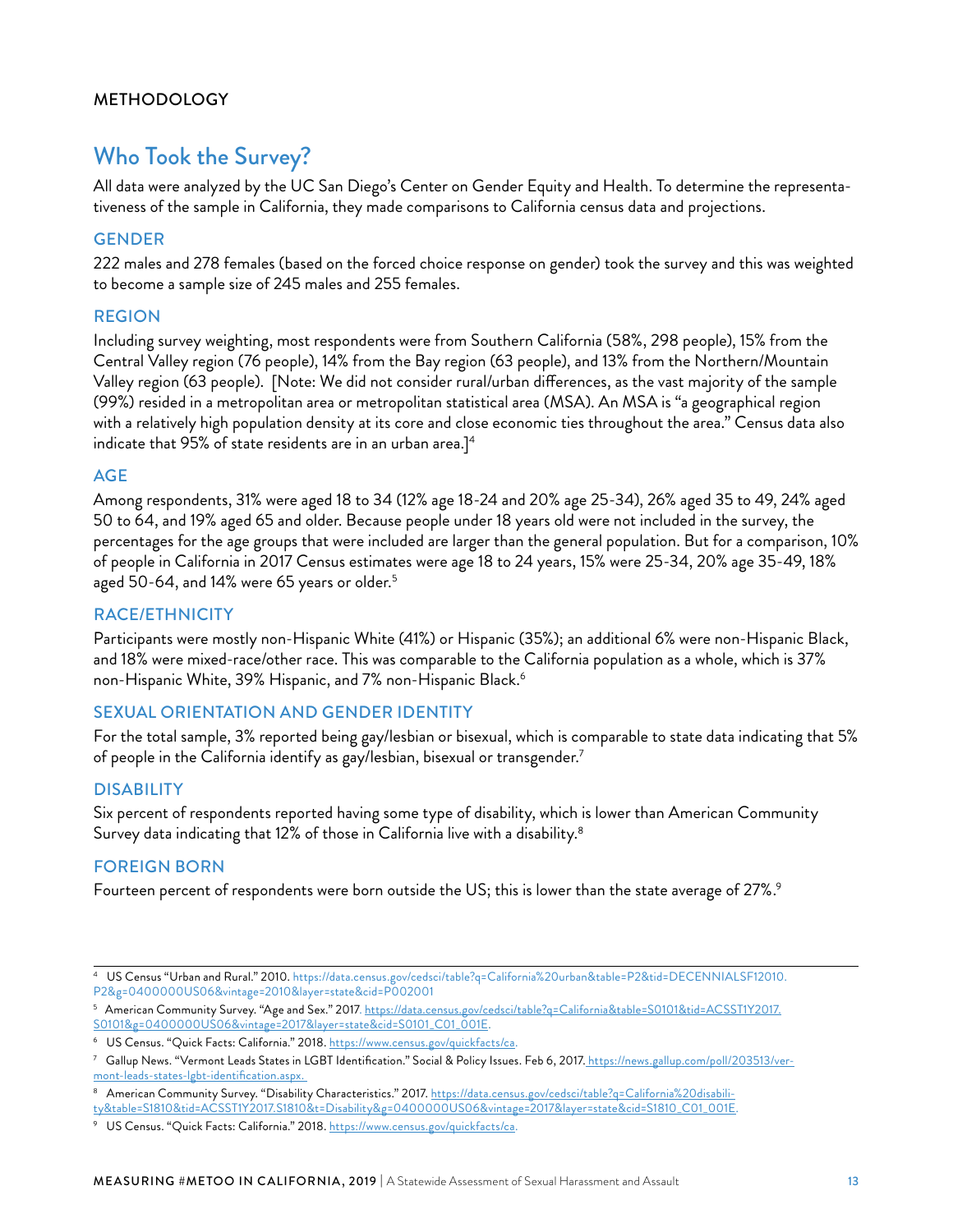#### METHODOLOGY

# Notably, there were no significant differences by sex in region, age, race/ ethnicity, income, sexual orientation, disability, or being foreign-born.

Overall rates of harassment and assault are assessed below by all listed demographic characteristics; due to small cell sizes, demographic comparisons were limited for other survey questions.

### Study Limitations

#### 1. Sample

Because of the relatively small sample size, some groups like transgender or non-binary folks, Native Americans and Asian Americans, were too small in number to allow for findings specific to these populations. Fortunately, other research has been conducted on various smaller demographics. Appendix B highlights examples of studies on specific demographic groups whose experiences are unable to be reflected in the current study. Also, this survey excluded people without phones, such as people in prison or jail. Finally, we may have under-representation of foreign born residents due to the availability of the survey only in English, and because those without documentation and those who are migratory are less likely to be available to panel studies such as this one.

#### 2. Age

Due to the added expense and challenge of gaining parental consent for this topic, the sample is limited to those aged 18 and older.

#### 3. Survey Length

Due to a limited budget, the survey was short, but we hope it will inspire future surveys and research.

#### 4. Reliance on Self-Report Measures

Sexual harassment and assault measures rely on self-report and are thus vulnerable to recall biases and response biases. The consistency of the responses to the repeated questions in the 2018 and 2019 survey suggest the validity of study findings, however.

#### 5. Challenges in Measuring Use of Harassment and Assault

This year's survey, for the first time, includes a section on self-reported use of sexual harassment and assault behaviors. Measuring self-reported use of harassment and assault carries inherent risks and limitations, including a well-documented likelihood of producing results that reflect under-reporting of perpetration behavior. In addition, the field of research practice in measuring these behaviors is relatively new and evolving, with no firmly established standard, validated scales or sets of questions yet emerging. As such, in the interest of continuing to advance this research practice, the questions comprising this section in our study had never been fielded before.

As discussed in the relevant section below, lower rates of reported use of sexual harassment and assault in the 2019 survey as compared to rates of experiencing victimization of sexual harassment and assault are to be expected, and also support the conclusion that people who commit sexual harassment and assault may have multiple victims. Furthermore, the survey asked identical questions related to use of harassment and assault behaviors to respondents of all gender identities. Findings therefore require careful consideration related to ways in which the qualitative nature or cultural context of certain acts/questions may shift based on the gender of the person using the behavior and their relative position in a patriarchal society.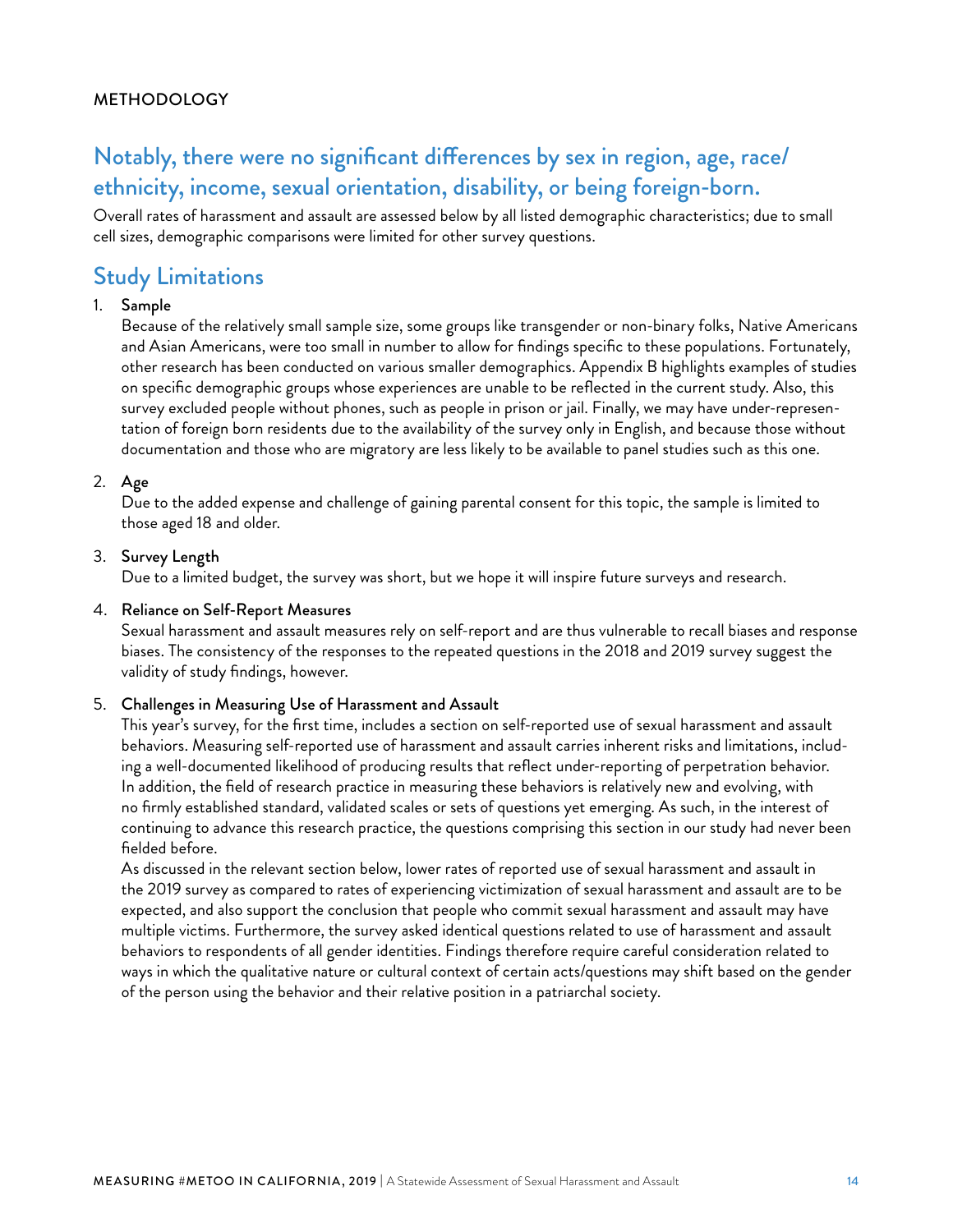# <span id="page-14-0"></span>SURVEY FINDINGS

All survey respondents answered the first of the seven questions to indicate whether they had experienced sexual harassment and/or assault. They were shown the descriptors for 14 types of sexual harassment one at a time and also, a descriptor for sexual assault. They were asked whether they had ever experienced that type of sexual harassment and assault, and if they answered yes, they were asked where it occurred (with 15 location options). If they answered, "No," to ever experiencing all forms of harassment and assault, the survey went on to question five through seven. Respondents who selected at least one sexual harassment or assault experience answered all six remaining questions.

Analyses were weighted to provide nationally representative prevalence estimates. Bivariate analyses were conducted to assess significant associations (at p<0.05) between sexual harassment and assault on key demographics, when the sample size allowed.

# Prevalence of Sexual Harassment and Assault

### Sexual harassment and assault pose a significant problem in California.

From verbal to virtual to physical forms, millions of people in California experience sexual harassment and/or assault, especially those who are: female and/or identify as lesbian, gay or bisexual.

Most women (86%) and men (53%) in the survey reported experiencing sexual harassment and/or assault (see Graph 1). These rates are comparable (i.e. have overlapping 95% confidence intervals on estimates) with national estimates produced by the same survey (see Graph 2).

- Verbal sexual harassment is most common, as reported by 81% of women and 48% of men.
- Cyber sexual harassment (via text, phone, on-line) was reported by 39% of women and 31% of men.
- Physically aggressive forms of sexual harassment were reported by 54% of women and 36% of men. This severe form of sexual harassment included being sexually touched in an unwelcome way (44% of women and 31% of men); being physically followed (26% of women and 15% of men); and being flashed or shown genitals against their will (32% of women and 15% of men).
- Sexual assault was reported by an alarming 26% of women and 10% of men, and every person who had experienced assault had also experienced sexual harassment.

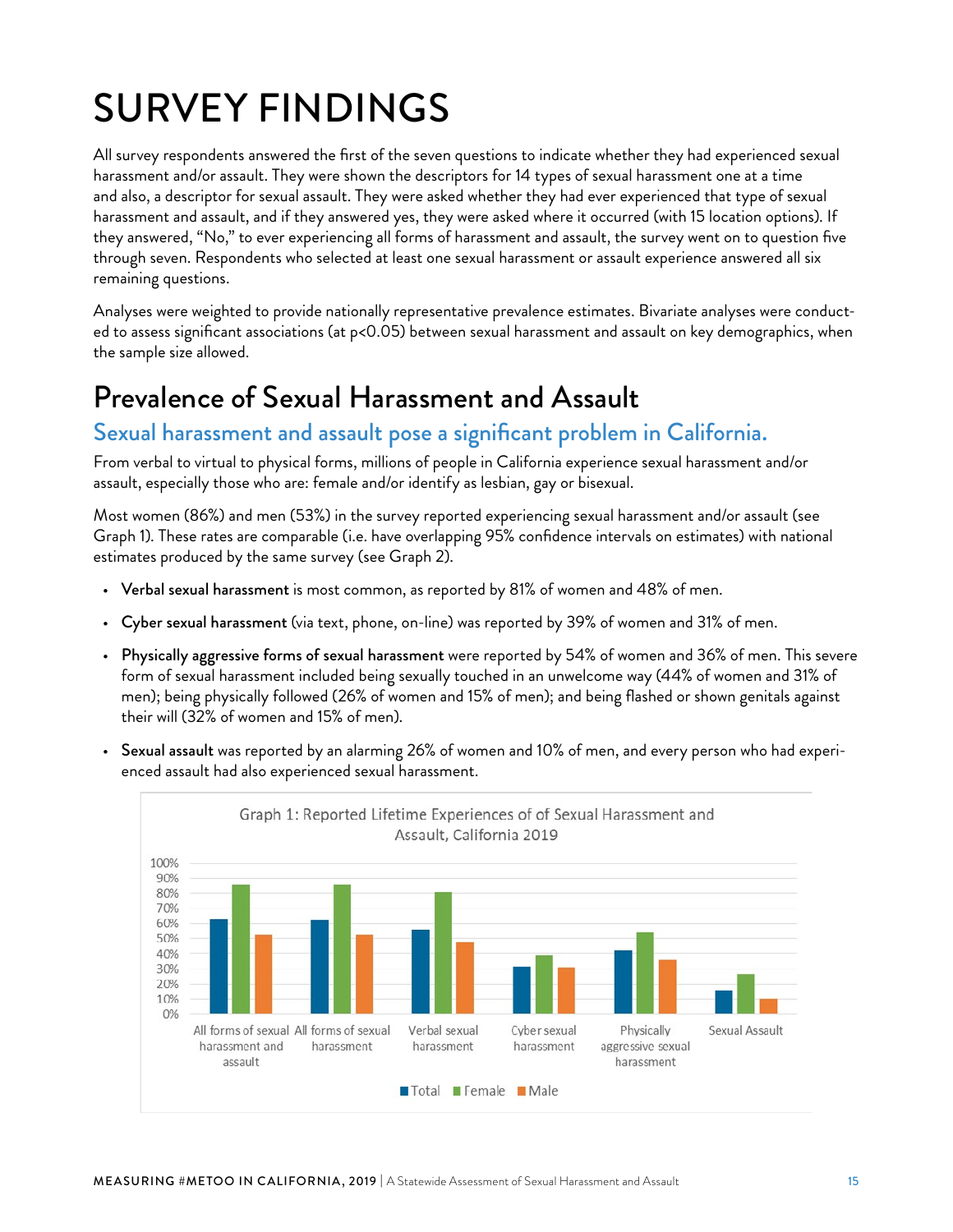



The top five most frequently selected forms of sexual harassment and assault by gender in 2019 are:

#### WOMEN

- Someone whistling, honking, making kissy noises, "Pssst" sounds, or leering/staring aggressively at you. (70%)
- Someone saying things like, "Hey Baby," "Mmmm Sexy," "Yo Shorty," "Mami/Mamacita," "Give me a smile," or similar comments in a way that is disrespectful and/or unwanted and/or made you feel unsafe. (64%)
- Someone calling you a sexist slur, like "Bitch," "Slut," "Cunt," "Ho" or "Thot." (51%)
- Someone purposely touching you or brushing up against you in an unwelcome, sexual way. (44%)
- Someone talking about your body parts inappropriately or offensively (such as your legs, crotch, butt, or breasts), saying sexually explicit comments ("I want to do BLANK to you") or asking inappropriate sexual questions. (44%)

#### MEN

- Someone purposely touching you or brushing up against you in an unwelcome, sexual way. (31%)
- Someone talking about your body parts inappropriately or offensively. (25%)
- Someone whistling, honking, making kissy noises, "Pssst" sounds, or leering/staring aggressively at you. (24%)
- Someone electronically sending you or showing you sexual content without your permission. (23%)
- Someone repeatedly asking you for a date or your phone number when you've said no or ignored them. (22%)

*See Graph 3 for more information.*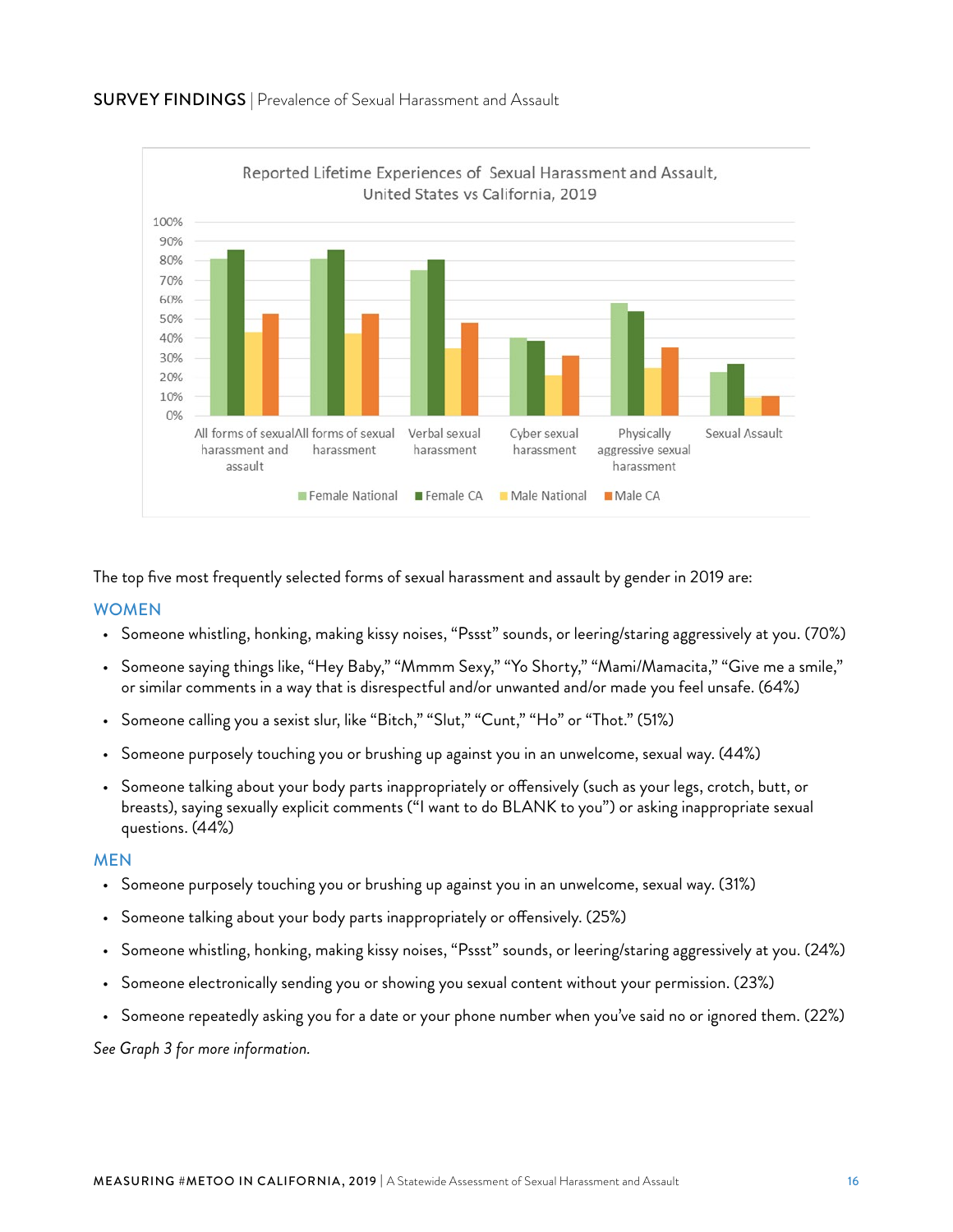#### SURVEY FINDINGS | Prevalence of Sexual Harassment and Assault

It is also worth highlighting the following two findings:

- Being called a homophobic or transphobic slur was one of the most frequently selected forms of sexual harassment for men (20%), while it was the least selected form of harassment for women (11%). It is one of only two forms of harassment that was more commonly reported by men than by women, though not significantly more so (p=0.06).
- Quid-pro-quo sexual harassment (in this context meaning "something for something" between someone with power over someone else) was not as frequently selected as other forms, but it was still notable. Around 10% of women and 8% of men said someone told them they must date them or do a sexual act for them in exchange for something (such as a good grade, a promotion, a job, drugs, food, or something similar) or instead of something (like paying rent or receiving a citation).

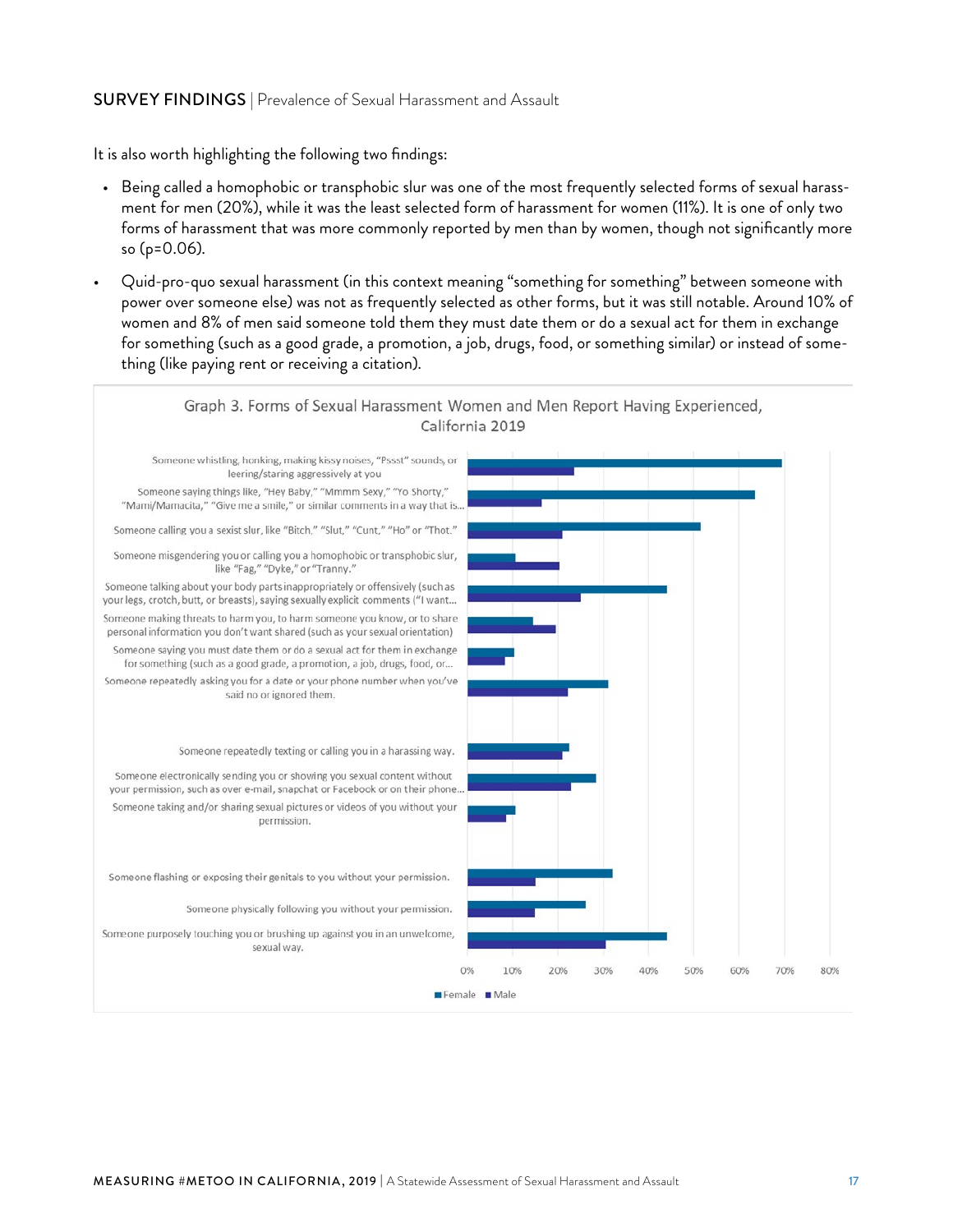# Prevalence of Sexual Harassment and Assault by Various Demographics

Overall, sexual harassment is so common for women of all backgrounds that most differences by demographic groups as far as if they have experienced sexual harassment ever or not are not statistically significant. One exception is sexual orientation; Women who identify as lesbian or bisexual were more likely to report experiencing both sexual harassment and assault than straight women.

Among men, gay and bisexual men and younger men were more likely to report harassment than straight men and older men, respectively. There were no significant differences by demographics in terms of reported assault among men.

#### RACE/ETHNICITY

Any slight differences in experiences of harassment and assault across racial/ethnic groups for women and men were not statistically significant.

#### SEXUAL ORIENTATION

| Table 1. I revalence by Sexual Orientation and Oenuer, Cambrina ZOTZ |                              |                                            |                |
|----------------------------------------------------------------------|------------------------------|--------------------------------------------|----------------|
|                                                                      | Sexual Harassment<br>Overall | Physically Aggressive<br>Sexual Harassment | Sexual Assault |
| Lesbian/Bisexual Women                                               | 98%                          | 90%                                        | 81%            |
| Straight Women                                                       | 86%                          | 54%                                        | 25%            |
| Gay/Bisexual Men                                                     | 92%                          | 77%                                        | 26%            |
| Straight Men                                                         | 52%                          | 35%                                        | 10%            |

 $T = C_1$ : Parnia 2019

#### HOUSEHOLD INCOME

Overall, there was no meaningful difference by annual household income for sexual harassment or assault for both women and men.

#### **DISABILITY**

There were no significant differences in reports of sexual harassment or assault between women with and without disabilities. Men with disabilities were more likely to experience physically aggressive sexual harassment than men without disabilities (64% vs 34%, p=0.05). Other forms of harassment and assault did not differ significantly for men based on disability.

#### AGE

People were asked about their experiences of sexual harassment and assault ever, so one would expect older respondents to be more likely to report experiences than younger respondents. This was the case for most forms of harassment for women, though differences by age were not statistically significant. For men, however, older men (65+) were the least likely to report harassment.<sup>10</sup> In particular, verbal sexual harassment was most common for younger men (78% of men 18-24) and least common among older men (12% of men 65+, p=0.004). Other forms of harassment and assault did not differ significantly by age.

<sup>&</sup>lt;sup>10</sup> The reason for this lower reporting among the oldest individuals is unclear: 1) If most incidents of sexual abuse take place in people's younger years, do older people not remember many of those incidents but they did have them? 2) Are older people less likely to identify the examples provided of sexual abuse as sexual abuse compared with younger people? 3) Did sexual harassment and assault occur less in decades past, perhaps due to fewer women being in public spaces, workplaces and institutions of higher education? 4) Were forms of sexual violence so normalized that older people do not identify them as abuse? 5) Some other reason?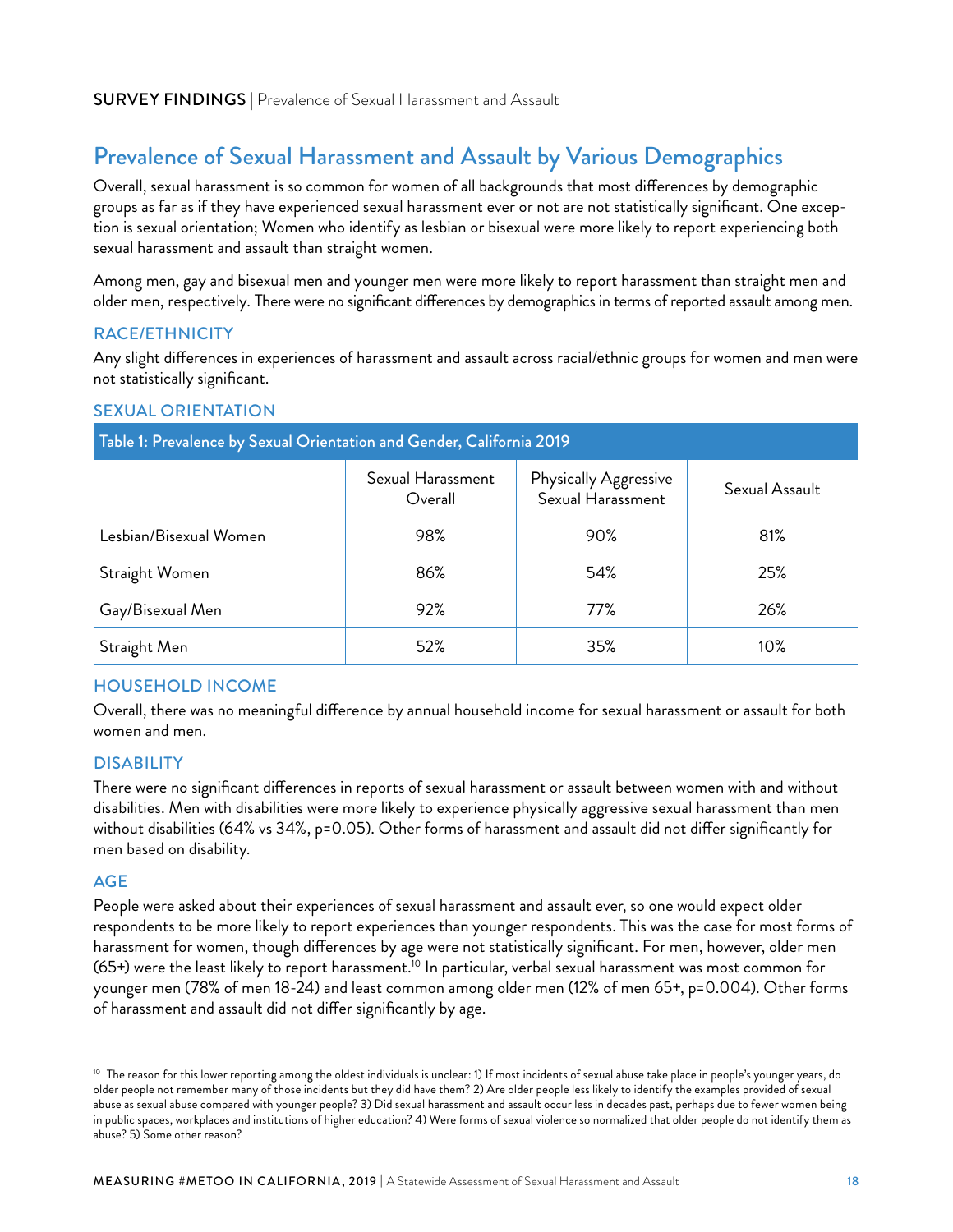#### <span id="page-18-0"></span>REGION

There were no significant differences in rates of reported harassment for men or women by region of California. Men in the Bay region were more likely to report assault than men in other regions (29% vs 4-9%, p=0.04); there was no other significant difference in rates of reported assault by region of the state for women.

#### FOREIGN-BORN STATUS

Men born outside the US were significantly more likely than men born in the US to report that they had experienced sexual harassment (75% vs 49%, p=0.04). In particular, they were more likely to experience verbal harassment (73% vs 44%, p=0.02) and more likely to experience cyber harassment (65% vs 25%, p=0.002); there was not a significant difference in experience of physically aggressive harassment or assault for men born within or outside the US. No statistically significant differences in reported harassment or assault were observed for women by foreign vs US-born status.

# Locations Where Sexual Harassment and Assault Occur

### A public space was the most frequently reported location for sexual harassment, and a private residence was the most frequently reported location for sexual assault.

For every instance of sexual harassment or assault that respondents had experienced, they were asked to specify the location where this act took place. Possible locations included known residences, public places, online spaces, and/or institutions known to participants. See Table 2 for a complete list.

Among all women surveyed, most (77%) reported experiencing sexual harassment in public spaces; 74% in a public space like on the street or in a store, 40% at a nightlife venue, and 29% on mass transit. Half of women (50%) experienced harassment at an institution, with around one-third of all women reporting sexual harassment in their workplace (36%) or at school (39%). One third (33%) also reported experiencing harassment at their own home or place of residence.

Men also reported sexual harassment occurring in institutions (37%) and in public (35%). Around one-quarter of men reported experiencing sexual harassment in their workplace (28%) or at a school (23%). One-third reported experiencing harassment in a public space like on the street or in a store (32%), and one-fifth reported experiencing harassment on mass transportation (19%). One quarter (23%) also reported experiencing harassment at their own home or place of residence.

In terms of sexual assault, women most commonly report it occurring in someone else's home (14%), where men most commonly reported it occurring at school (4%).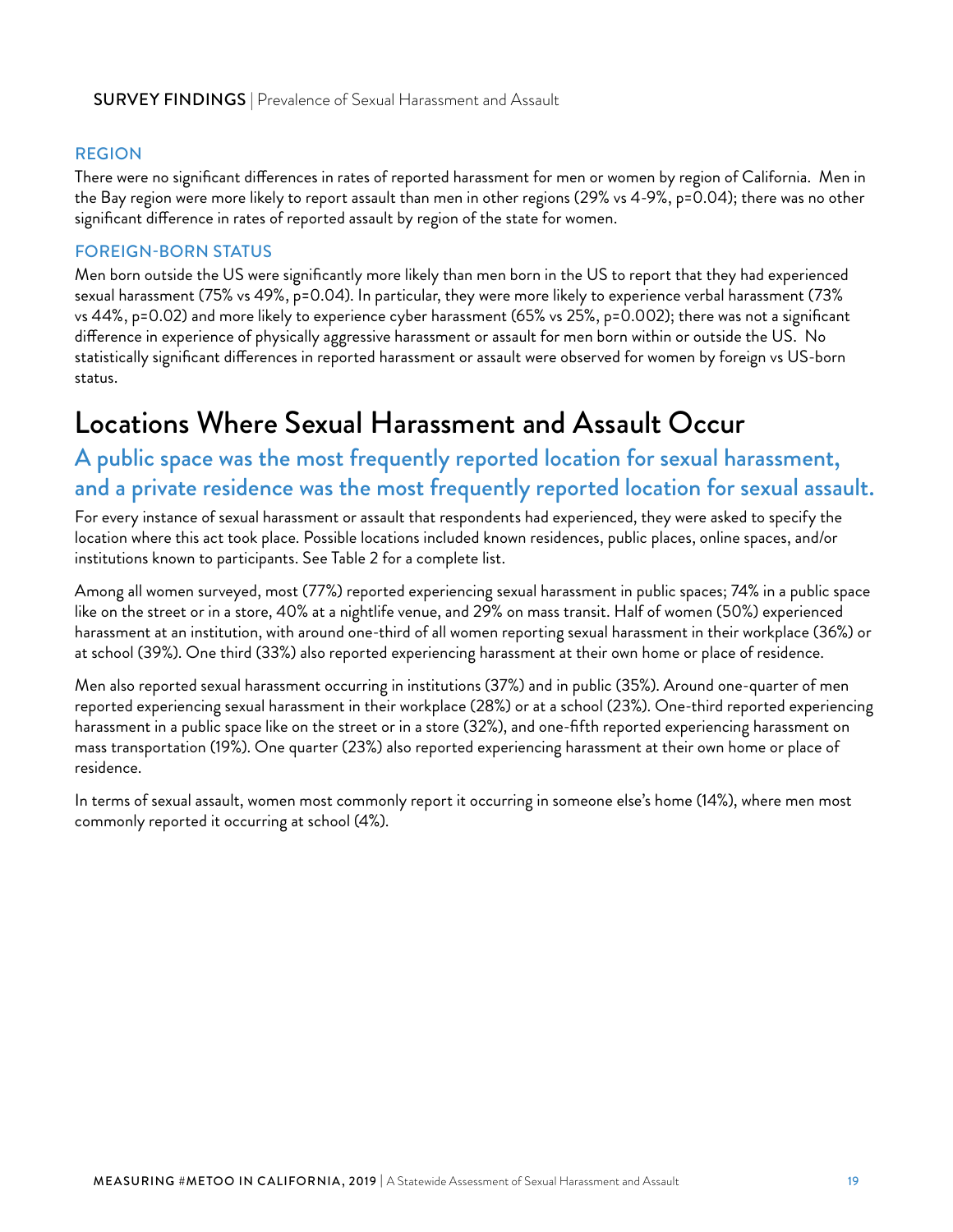| <b>SURVEY FINDINGS</b>   Locations Where Sexual Harassment and Assault Occur |
|------------------------------------------------------------------------------|
|------------------------------------------------------------------------------|

| Table 2: Prevalence of Sexual Harassment by Location Among All Respondents, California 2019                                 |        |      |       |
|-----------------------------------------------------------------------------------------------------------------------------|--------|------|-------|
|                                                                                                                             | Female | Male | Total |
| Known Residence/Car                                                                                                         | 46%    | 27%  | 37%   |
| Your home or place of residence                                                                                             | 33%    | 23%  | 28%   |
| Someone else's home or place of residence                                                                                   | 28%    | 18%  | 23%   |
| Your car or the car of a person you knew                                                                                    | 17%    | 14%  | 15%   |
| <b>Public Spaces</b>                                                                                                        | 77%    | 35%  | 56%   |
| A public space (like a street, park, beach, store, restaurant, mall, library,<br>movie theater, museum, swimming pool, gym) | 74%    | 32%  | 53%   |
| Mass transportation (bus, subway, metro, train or airplane)                                                                 | 29%    | 19%  | 24%   |
| Taxi or ride-sharing service driven by someone you didn't know                                                              | 4%     | 9%   | 6%    |
| Nightlife venue (like a concert, bar or club)                                                                               | 40%    | 18%  | 29%   |
| Online                                                                                                                      | 37%    | 21%  | 29%   |
| Online (such as over e-mail or social media platforms)                                                                      | 28%    | 17%  | 23%   |
| By phone (texting or calls)                                                                                                 | 30%    | 12%  | 21%   |
| Participants' Institutions                                                                                                  | 50%    | 37%  | 44%   |
| Participants' schools (elementary through university)                                                                       | 39%    | 23%  | 31%   |
| Your elementary school                                                                                                      | 6%     | 8%   | 7%    |
| Your middle school                                                                                                          | 17%    | 16%  | 16%   |
| Your high school                                                                                                            | 31%    | 19%  | 25%   |
| Your university or college or technical training school                                                                     | 20%    | 9%   | 15%   |
| Your workplace, including temporary jobs and internships                                                                    | 36%    | 28%  | 32%   |
| Other Location Not Listed                                                                                                   | 11%    | 6%   | 9%    |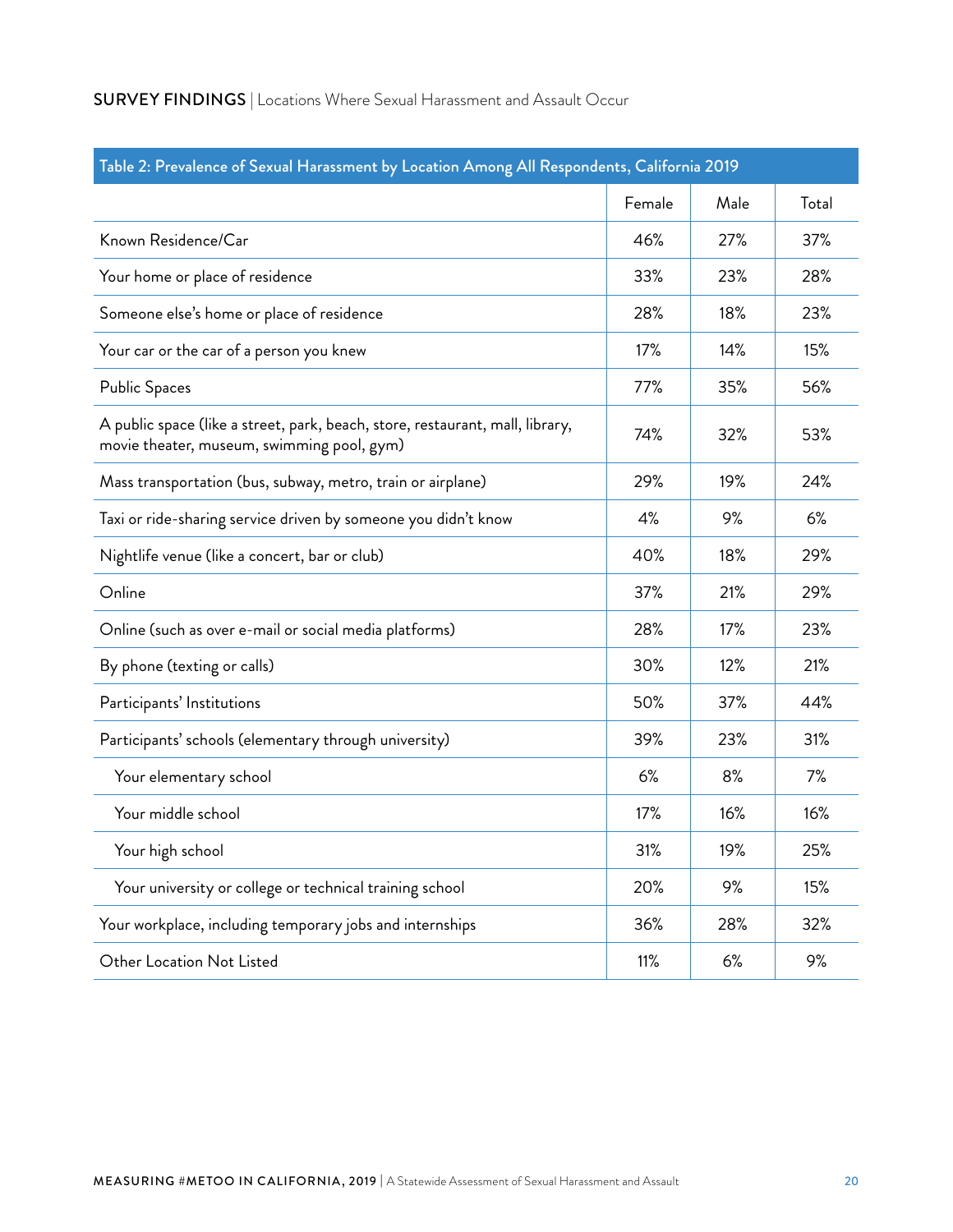# <span id="page-20-0"></span>How Recently People Experienced Sexual Harassment or Assault

### Around one in three women and men who experienced sexual harassment or assault said it had most recently occurred within the past year.

Participants who reported ever experiencing sexual harassment or assault were asked when the most recent incident occurred. One-third of women (35%) and men (34%) in this subsample said the most recent experience occurred in the past year, and 55% of all respondents said the most recent experience took place in the past five years.

Lesbian and bisexual women were more likely than straight women (78% vs 34%, p=0.01) to report that harassment had occurred within the past year; no such difference was observed for men.

Notably, 89% of men who reported experiencing harassment in the past year reported harassment in a public place, compared with 54% of men who reported last experiencing harassment more than a year ago (p=0.002). Similarly, 98% of women reporting harassment within the past year reported harassment in a public place, compared with 86% of women who reported last experiencing harassment more than a year prior (p<0.001).

# The Impact of Sexual Harassment and Assault

## The most frequent response to experiencing sexual harassment and assault was feeling anxiety or depression.

The survey also asked respondents to share whether they had experienced any one or more of ten possible responses or effects of victimization of harassment or assault. Among these, the most frequently selected outcomes of respondents' experiences of sexual harassment and assault were similar by sex, though women were significantly more likely than men to report these effects. The top outcome was feeling anxiety or depression (38% women, 14% men). The next most frequently selected response was to end a relationship due to the abuse (25% of women, 13% of men). The third most frequently selected response for women was to change one's route or regular routine (24% women, 10% men); the third most frequently select response for men was to seek a new job assignment, change jobs, or quit a job (15% women, 13% men). Notably, only 1 in 12 women and men (8%) filed an official complaint or report to an authority figure, including filing a police report. A full list is found in Graph 4.

Lesbian and bisexual women were more likely than straight women to report feeling depressed or anxious and make changes to their lives (p=0.01). No other differences by demographics were observed.

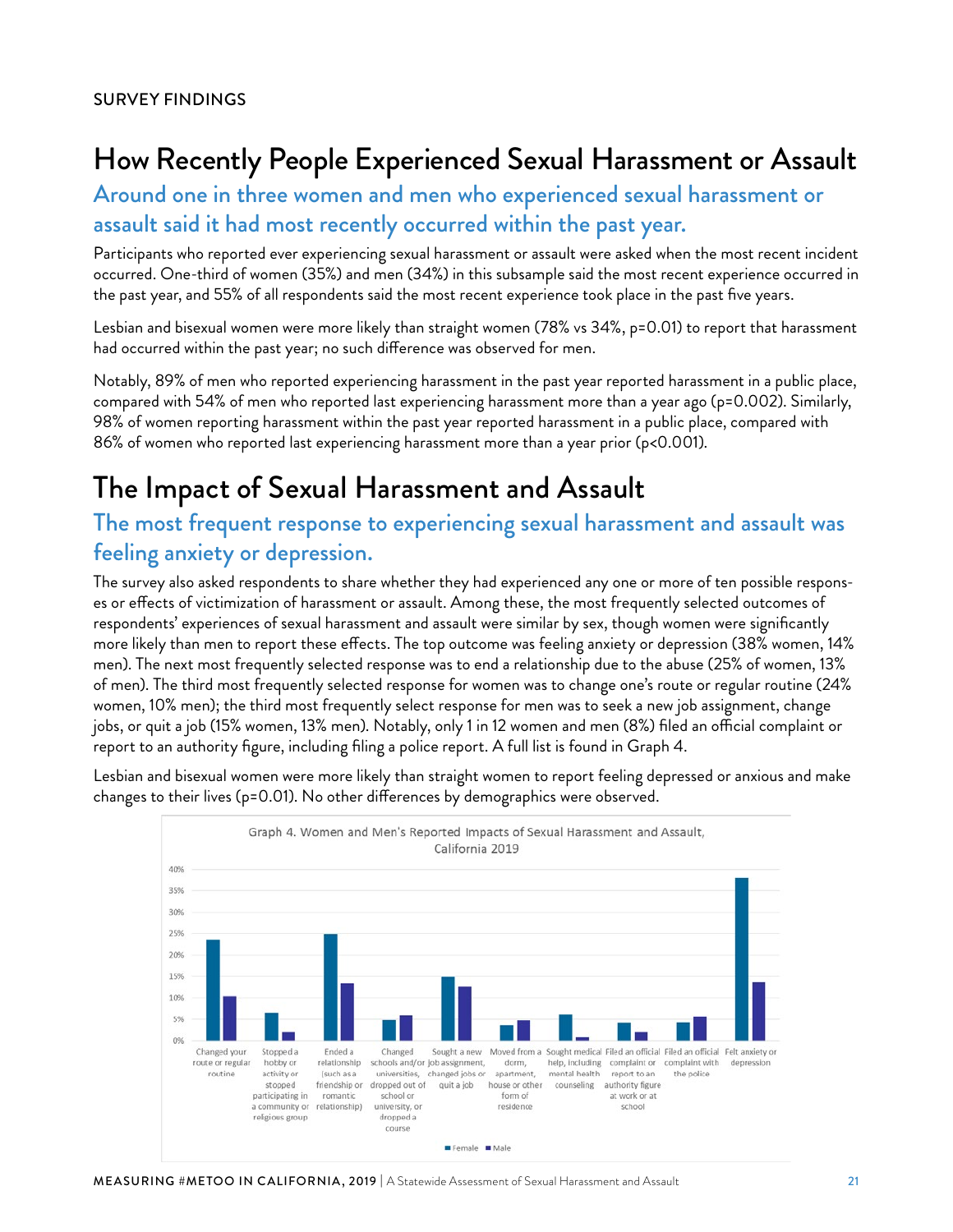# <span id="page-21-0"></span>People Who Commit Sexual Harassment and Assault

Women face greater risk for sexual harassment and even assault from strangers, where men face greater risk from peers, such as classmates and co-workers.

Among women who had experienced sexual harassment and/or assault, strangers (50% of women reporting harassment alone; 65% of women reporting harassment and assault) were the most commonly reported perpetrators. Among men who had experienced harassment only, a co-worker was the most common perpetrator, reported by 40%, but among those who had experienced harassment and assault, a classmate was the most frequent perpetrator, reported by 50%. See Graphs 5 and 6 for more information.



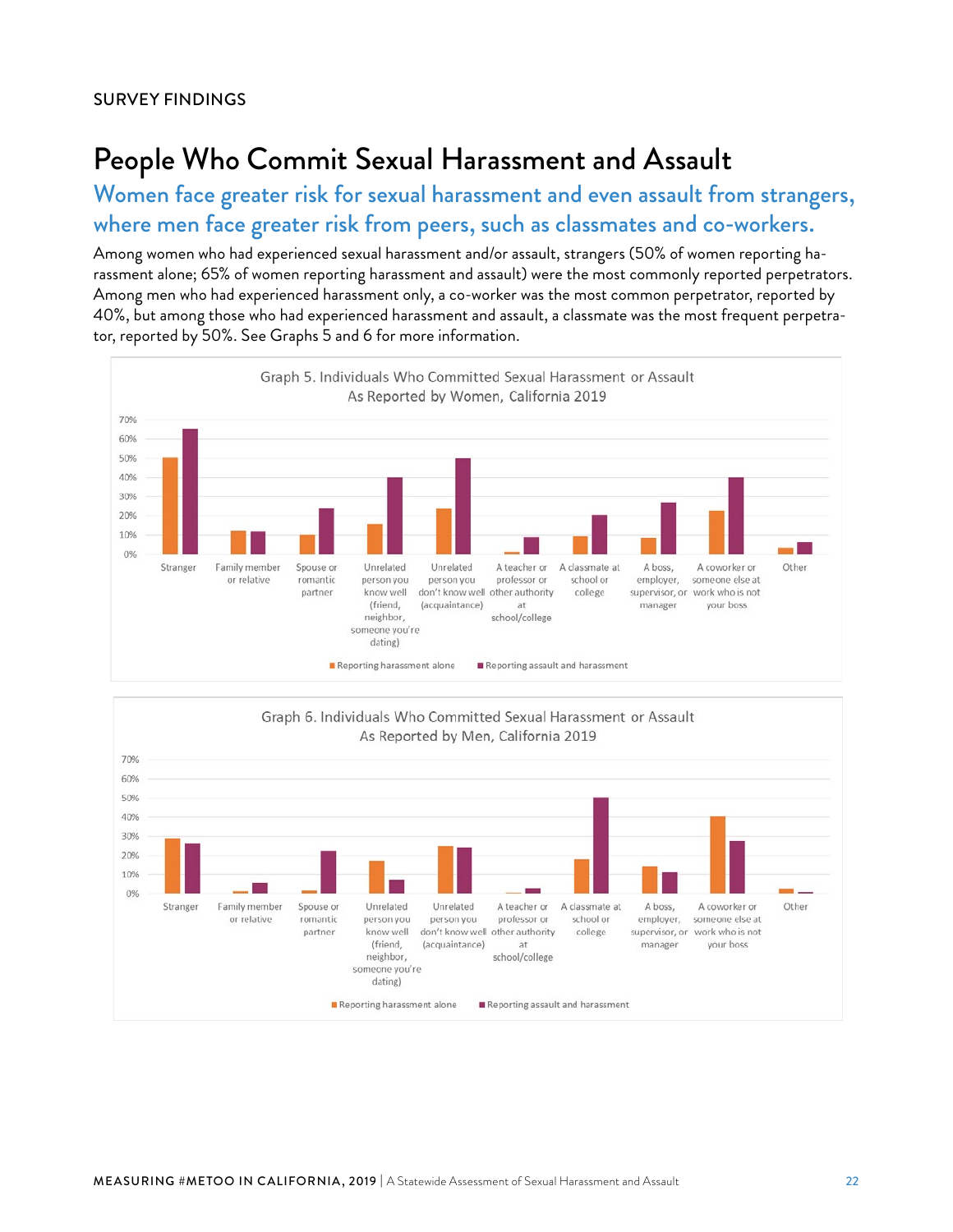# Respondents could indicate if they had ever committed acts of sexual harassment or assault, and over one-third reported perpetration of sexual harassment, mostly as verbal abuse.

In 2019, for the first time, we included a series of questions to ascertain whether the respondent had ever committed sexual harassment or assault themselves. Mirroring the questions on experiences of sexual harassment or assault, respondents were asked whether they themselves had ever done any of the same 15 acts, "when others did not willingly agree to [the act] or did not want to have [the act], or you were unsure if they wanted to have [the act] but you did it anyway." See Table 1 in the Definitions section. Findings indicate that over one-third of participants (37% of men and 39% of women) reported ever committing harassment, and 6% of men and <1% of women reported ever committing sexual assault. See Graph 7 for further detail.

Notably higher reporting of experiencing rather than committing these abuses may be due to under-reporting of perpetration, given the sensitivity (and, for some items, illegality) of the related acts. There is some evidence that this under-reporting among men may be even greater than that seen for women.<sup>11</sup> Differences in how women and men tend to understand sexual harassment and assault may impact their awareness level when self-reporting their own actions. It may also be the case that those committing these offenses do so against multiple individuals, a finding demonstrated in prior research on sexual violence.<sup>12</sup>



11 Reed, E., Gupta, J., & Silverman, J. G. (2014). "Understanding sexual violence perpetration." JAMA pediatrics, 168(6), 581. doi:10.1001/jamapediatrics.2013.5408.

<sup>12</sup> Reed, E., Gupta, J., & Silverman, J. G. (2014). "Understanding sexual violence perpetration." JAMA pediatrics, 168(6), 581. doi:10.1001/jamapediatrics.2013.5408.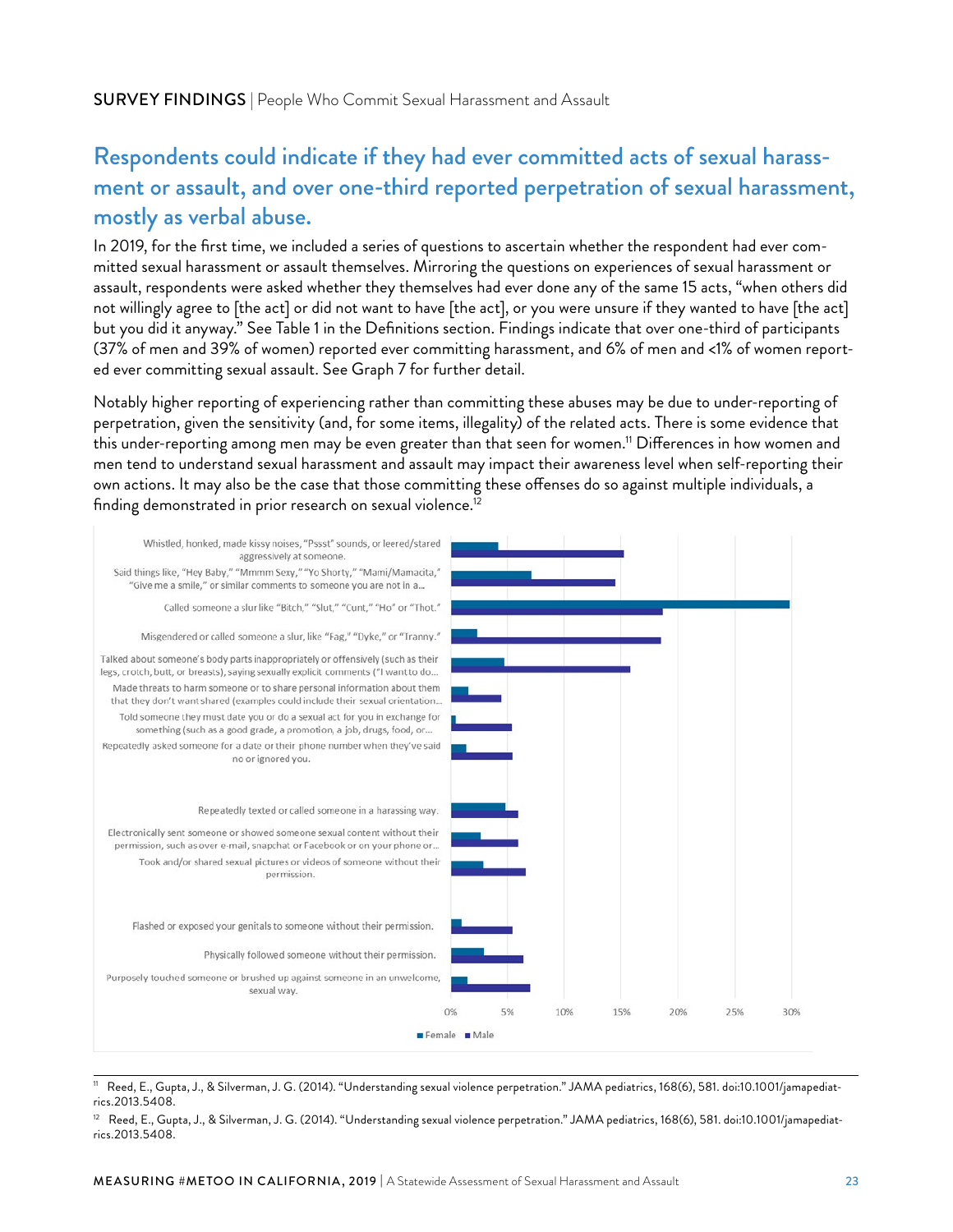#### SURVEY FINDINGS | People Who Commit Sexual Harassment and Assault

The findings on self-reported use of harassment and assault behaviors tell a complex story. First, it is a testament to the widespread prevalence of harassment and assault in the California that fully one-third of respondents report using one or more of these behaviors in their lifetime. But it is also essential to consider that the ways in which women and men approach, interpret, and experience these behaviors (and the survey questions about them) may likely vary based on the gendered nature of certain of these actions.

For example, the one and only action women reported more frequently than men (though the difference in reporting rates was not significant) was "calling someone a sexist slur like 'bitch,' 'slut,' 'cunt,' 'ho,' or 'thot.'" In interpreting this finding, it is essential to recognize that these slurs are gendered in their nature: they imply a female subject and are most often directed at women. Therefore, for this item, we must recognize that there is an important qualitative difference when a member of the group demeaned by a particular slur (women in this case) uses this word, by comparison to when this word is used by a member of another, more privileged, group (men in this case). It is simply not accurate to directly equate women's use of these terms with men's use of these terms, as if the act is identical in its cultural connotation and implication regardless of the gender of the person using the terms. Certainly, these terms can be wielded in harassing and abusive ways by members of all genders, but the gendered nature of the terms is undeniable and must affect our interpretation. For comparison, readers may consider slurs of a racist and homophobic nature, and the qualitatively different social meaning and impact when these words are wielded against marginalized groups from the outside as compared to when they are used within the marginalized group.

While our initial analysis of overall rates of self-reported harassment and assault behaviors showed that perpetration did not differ in statistically significant ways by the gender of the respondent, this equivalence altered upon removal of the "sexist slurs" item from our definition of harassment. Upon removal of this variable, we see a statistically significant difference suggesting that men are more likely to engage in behaviors of sexual harassment and assault as compared to women (34% of men vs 20% of women, p=0.04).

### Most people who said they committed sexual harassment also said they had experienced sexual harassment.

Experiencing and committing sexual harassment and assault appear to be connected. Among those who reported committing sexual harassment, 95% of women and 80% of men reported experiencing it, too (p=0.03). In contrast, among those who reported never having committed sexual harassment, 80% of women and 36% of men reported experiencing it (p<0.001).

These findings are consistent with prior research on adolescent cyber-sexual harassment<sup>13</sup> and military contexts,<sup>14</sup> and suggest that contexts or cultures that are more tolerant of these behaviors may connect perpetration and victimization.

<sup>&</sup>lt;sup>13</sup> Ybarra ML, Espelage DL, Mitchell KJ. "The co-occurrence of internet harassment and unwanted sexual solicitation victimization and perpetration associations with psychosocial indicators." J Adolesc Health. 2007 Dec;41(6 Suppl 1):S31-41.

<sup>&</sup>lt;sup>14</sup> Morral, A. R., Gore, K., & Schell, T. L. (2015). Sexual Assault and Sexual Harassment in the U.S. Military: Volume 2. Estimates for Department of Defense Service Members from the 2014 RAND Military Workplace Study. Retrieved from Santa Monica, CA: [https://www.rand.org/pubs/research\\_re](https://www.rand.org/pubs/research_reports/RR870z2-1.html)[ports/RR870z2-1.html](https://www.rand.org/pubs/research_reports/RR870z2-1.html).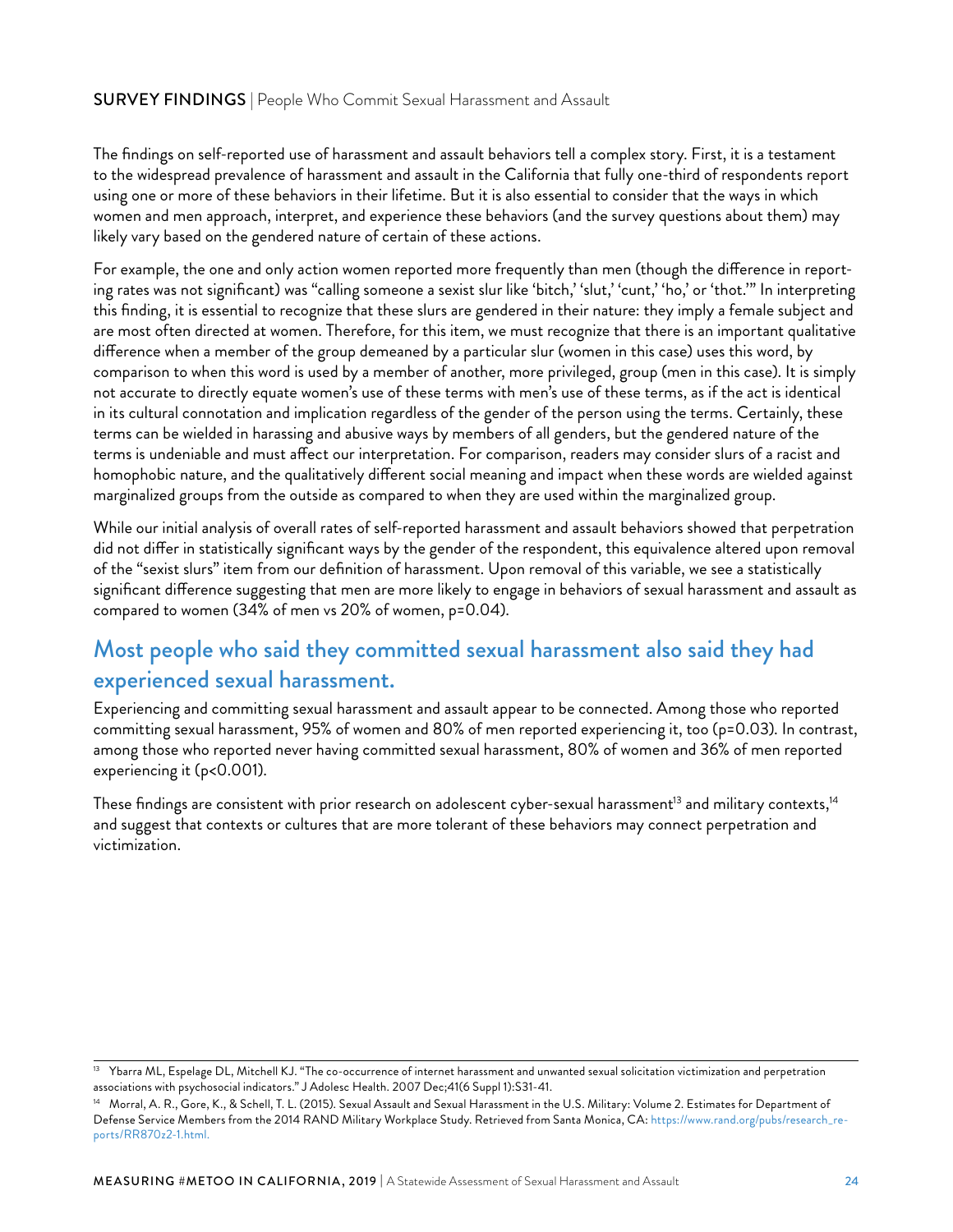# <span id="page-24-0"></span>Accusations of Sexual Harassment and Assault

### Accusations of sexual harassment and assault are very low.

In 2019, we also asked respondents if anyone had ever told them they had committed sexual harassment or assault. All participants of this study were asked this question, regardless of their responses to the question about their self-reported committing of sexual harassment and assault. Only 4% of men and 5% of women said that they have been accused of committing sexual harassment or assault; 4.0% of men and 4.9% of women reported having been accused of harassment, and 0.3% of men and <0.1% women had been accused of assault. Of the subsample of participants who reported never having committed sexual harassment or assault, only 2% of males and <1% of females said they had been accused of harassment or assault. Thus, more people self-reported engaging in sexual harassment or assault than the number of people who were accused of doing so.

# Few people think that those who make high profile allegations of sexual harassment and assault are purposely lying.

In 2019, we asked respondents whether they believed the high-profile allegations against prominent men regarding sexual assault or harassment. Most people said it varied from cases to case, and that some were true, and some were untrue (36% of women and 41% men). More people believed harassment or assault happened in most or all cases (56% of women, 51% of men) than believed that harassment or assault did not happen in most cases (8% of women, 9% of men). Nonetheless, these findings demonstrate than more than one in 20 women and men view all recent high profile allegations as lies. See Table 3 for further detail.

|                                                                                                                                                                                   | Female | Male | Total |
|-----------------------------------------------------------------------------------------------------------------------------------------------------------------------------------|--------|------|-------|
| I believe sexual harassment or assault occurred in every one of these cases                                                                                                       | 19%    | 15%  | 17%   |
| I believe that in most of these cases something inappropriate happened, but<br>not all of them were at the level of sexual harassment or assault                                  | 37%    | 36%  | 37%   |
| I think it varied from case to case, with some of the cases being true and<br>some being untrue                                                                                   | 36%    | 41%  | 39%   |
| I believe that in most of these cases nothing happened and that accusers<br>are often misremembering or confused about what rises to the level of<br>sexual harassment or assault | 3%     | 2%   | 2%    |
| I believe that in most of these cases nothing happened and that accusers<br>are purposefully lying for attention or money                                                         | 5%     | 7%   | 6%    |

#### Table 3: Respondents' Beliefs about High-Profile Accusations of Harassment and Assault, California 2019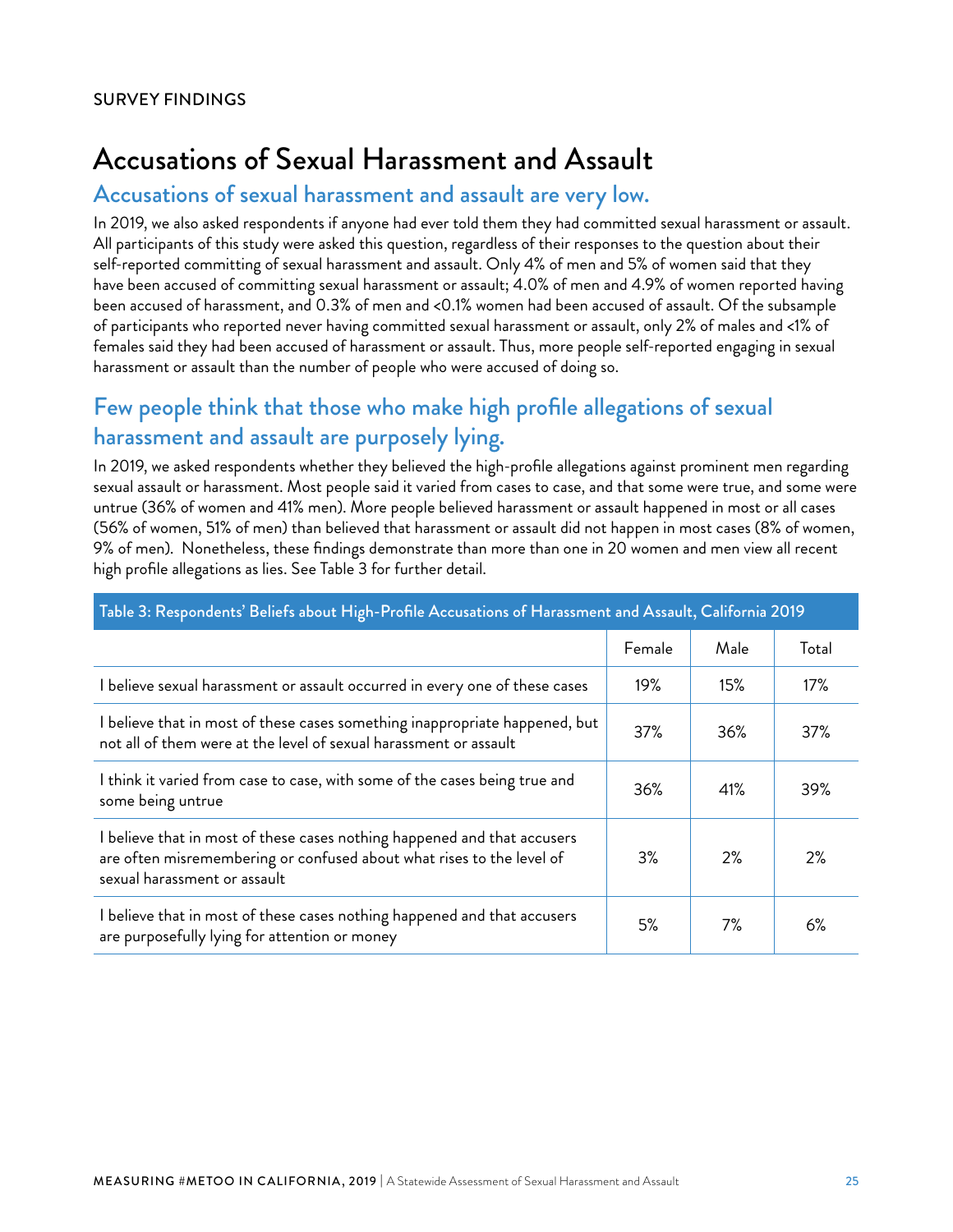# <span id="page-25-0"></span>**CONCLUSION**

In the eighteen months after the #MeToo Movement gained national traction, some state legislatures and various industries have taken actions toward addressing sexual harassment and assault. In 2018, for example, the California legislature provided \$5 million in one-time funding for rape crisis center programs.

Yet our study demonstrates that the problem of sexual harassment and assault goes beyond the workplace and the need to provide services to those who have been abused. Public spaces, private residences, and even schools are prime locations for experiences of sexual harassment and assault. A recent report showed the costs of sexual violence in California for one year totaled \$140 billion.15 When an alarming 86% of women and 53% of men in California face sexual violations that cause them pain and prompt many to alter their lives in significant ways, we must do more to stop and prevent sexual assault and harassment earlier.

Prevention efforts, including education in schools as early as possible, around issues of consent and harassment are crucial. It is also necessary to shift to a culture where individuals look out for one another, getting involved when they witness inappropriate behavior, and where those who commit sexual harassment and assault are held accountable. This includes holding public figures to high standards to send a clear message that sexual harassment and assault are not tolerated. We must stop the cycle of harassment and abuse and create a better world for the next generation.

While the problem of sexual harassment and assault is high, we can take actions to prevent it. We have learned that prevention works. In order to be effective, prevention programs must be comprehensive and ongoing to reduce sexual harassment and assault. In California there are examples of comprehensive and ongoing programs, such as the California Department of Public Health's Rape Prevention and Education program and Coaching Boys into Men (developed by California-based Futures Without Violence), that are making differences every day in efforts to prevent violence. However, a greater investment in prevention is necessary to expand these efforts to more communities. With over 10,000 schools in California, a substantial effort is needed to expand the reach of prevention programs throughout the state. In a survey of the leading 73 organizations throughout California doing sexual and domestic violence prevention work, comprehensive ongoing prevention work takes place only in 28 preschools, 69 elementary schools, 79 middle schools, and 273 high schools.16 Only through great investments in prevention will be able to shift to reduce the incidence of sexual harassment and assault.

Believing survivors of sexual harassment and assault is also critical. Our study shows that false allegations are rare, particularly in contrast to the high number of people who say they have experienced harassment. Further, our study shows that most people do believe each other, to varying degrees. Our policies should reflect these realities, and it is always necessary to hold those who cause harm accountable.

Finally, our study affirms that in order to prevent harassment and assault, it is necessary to know more about people who commit these acts. Given the limitations of self-reporting perpetration behaviors, the study provides only some insight on individuals who commit sexual harassment and assault, but it is a start. And, it is notable that as many people were willing to self-report as did. We believe more research on these populations is necessary to understand the behaviors we want to end and inform effective prevention efforts.

While we still have more to learn about sexual harassment and assault, this study shows alarming prevalence that should inspire action and more investments in prevention. No one should have to experience trauma caused by harassment and assault.

<sup>15 &</sup>quot;The Cost and Consequences of Sexual Violence in California" California Coalition Against Sexual Assault. 2018. [http://www.calcasa.org/wp-content/](http://www.calcasa.org/wp-content/uploads/2018/02/CALCASA_CCofSV_FINALSpreads_2018.pdf) [uploads/2018/02/CALCASA\\_CCofSV\\_FINALSpreads\\_2018.pdf](http://www.calcasa.org/wp-content/uploads/2018/02/CALCASA_CCofSV_FINALSpreads_2018.pdf)

<sup>&</sup>lt;sup>16</sup> California Partnership to End Domestic Violence and California Coalition Against Sexual Assault (2019) Prevention Assessment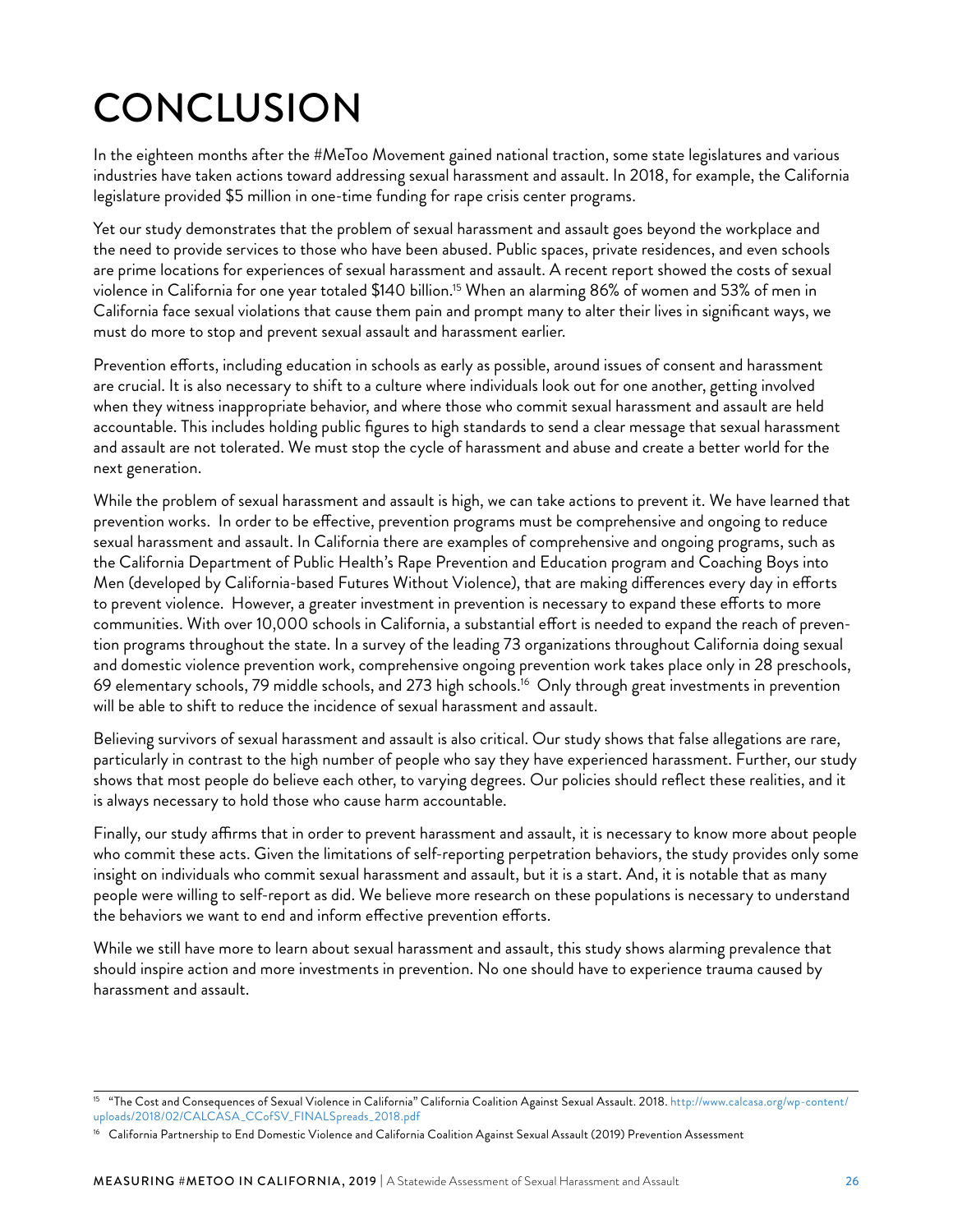# <span id="page-26-0"></span>APPENDIX A – OTHER STUDIES

These are examples of resources and studies on sexual harassment and assault that can supplement the findings of this report regarding specific demographics or locations.

## Overall Resources:

1 in 6 Statistics: [https://1in6.org/get-information/the-1-in-6-statistic/.](https://1in6.org/get-information/the-1-in-6-statistic/)

Centers for Disease Control and Prevention: Sexual Violence: [https://www.cdc.gov/violenceprevention/sexualvio](https://www.cdc.gov/violenceprevention/sexualviolence/)[lence/](https://www.cdc.gov/violenceprevention/sexualviolence/).

"Cost and Consequences of Sexual Violence in California." California Coalition Against Sexual Assault, 2018. http://www.calcasa.org/wp-content/uploads/2018/02/CALCASA\_CCofSV\_FINAL\_2018.pdf

Love is Respect: Dating Abuse Statistics: [http://www.loveisrespect.org/resources/dating-violence-statistics/.](http://www.loveisrespect.org/resources/dating-violence-statistics/)

National Intimate Partner and Sexual Violence Survey (NISVS): Summaries and Special reports from the National Center for Injury Prevention and Control, Centers for Disease Control and Prevention [https://www.cdc.gov/](https://www.cdc.gov/violenceprevention/datasources/nisvs/index.html) [violenceprevention/datasources/nisvs/index.html](https://www.cdc.gov/violenceprevention/datasources/nisvs/index.html).

National Sexual Violence Resource Center Resource Library:<http://www.nsvrclibrary.org/>.

"Reporting on Rape and Sexual Violence: A Media Toolkit for Local and National Journalists to Better Media Coverage." Chicago Taskforce on Violence Against Girls & Young Women Media [http://www.chitaskforce.org/wp/](http://www.chitaskforce.org/wp/wp-content/uploads/2012/10/Chicago-Taskforce-Media-Toolkit.pdf) [wp-content/uploads/2012/10/Chicago-Taskforce-Media-Toolkit.pdf](http://www.chitaskforce.org/wp/wp-content/uploads/2012/10/Chicago-Taskforce-Media-Toolkit.pdf).

"Reporting on Sexual Violence: Tips for Journalists." National Sexual Violence Resource Center. 2017. [https://www.](https://www.nsvrc.org/publications/nsvrc-publications/reporting-sexual-violence-tips-journalists) [nsvrc.org/publications/nsvrc-publications/reporting-sexual-violence-tips-journalists](https://www.nsvrc.org/publications/nsvrc-publications/reporting-sexual-violence-tips-journalists).

"STOP SV: A Technical Package to Prevent Sexual Violence." Centers for Disease Control and Prevention. 2016. [https://www.cdc.gov/violenceprevention/pub/technical-packages.html.](https://www.cdc.gov/violenceprevention/pub/technical-packages.html)

Talking Points: American Journal of Preventive Medicine Releases Lifetime Economic Burden of Rape Among U.S. Adults. National Sexual Violence Resource Center. 2017. [https://www.nsvrc.org/publications/nsvrc-publications/](https://www.nsvrc.org/publications/nsvrc-publications/talking-points-american-journal-preventive-medicine-releases) [talking-points-american-journal-preventive-medicine-releases](https://www.nsvrc.org/publications/nsvrc-publications/talking-points-american-journal-preventive-medicine-releases) 

# **LGBTQQIA**

"2015 Transgender Survey Report." National Center for Transgender Equality. 2015. [http://www.ustranssurvey.org/](http://www.ustranssurvey.org/reports) [reports](http://www.ustranssurvey.org/reports) (It includes breakout reports for various racial/ethnic groups and each U.S. state as well as the military.)

Burns, Crosby and Philip Ross. "Gay and Transgender Discrimination Outside the Workplace." Center for American Progress. 2011. [https://cdn.americanprogress.org/wp-content/uploads/issues/2011/07/pdf/lgbt\\_discrimination.](https://cdn.americanprogress.org/wp-content/uploads/issues/2011/07/pdf/lgbt_discrimination.pdf) [pdf.](https://cdn.americanprogress.org/wp-content/uploads/issues/2011/07/pdf/lgbt_discrimination.pdf)

Grant, Jaime M. et al. "Injustice at Every Turn: A Report of the National Transgender Discrimination Survey." The National Gay and Lesbian Task Force and the National Center for Transgender Equality. 2011. [http://www.](http://www.thetaskforce.org/static_html/downloads/reports/reports/ntds_full.pdf) [thetaskforce.org/static\\_html/downloads/reports/reports/ntds\\_full.pdf](http://www.thetaskforce.org/static_html/downloads/reports/reports/ntds_full.pdf).

"Key Findings from 'Sexual Identity, Sex of Sexual Contacts, and Health-Related Behaviors among Students in Grades 9–12 - United States and selected sites, 2015'". National Sexual Violence Resource Center. 2017. [https://](https://www.nsvrc.org/publications/nsvrc-publications-research-briefs/key-findings-sexual-identity-sex-sexual-contacts-and) [www.nsvrc.org/publications/nsvrc-publications-research-briefs/key-findings-sexual-identity-sex-sexual-con](https://www.nsvrc.org/publications/nsvrc-publications-research-briefs/key-findings-sexual-identity-sex-sexual-contacts-and)[tacts-and](https://www.nsvrc.org/publications/nsvrc-publications-research-briefs/key-findings-sexual-identity-sex-sexual-contacts-and).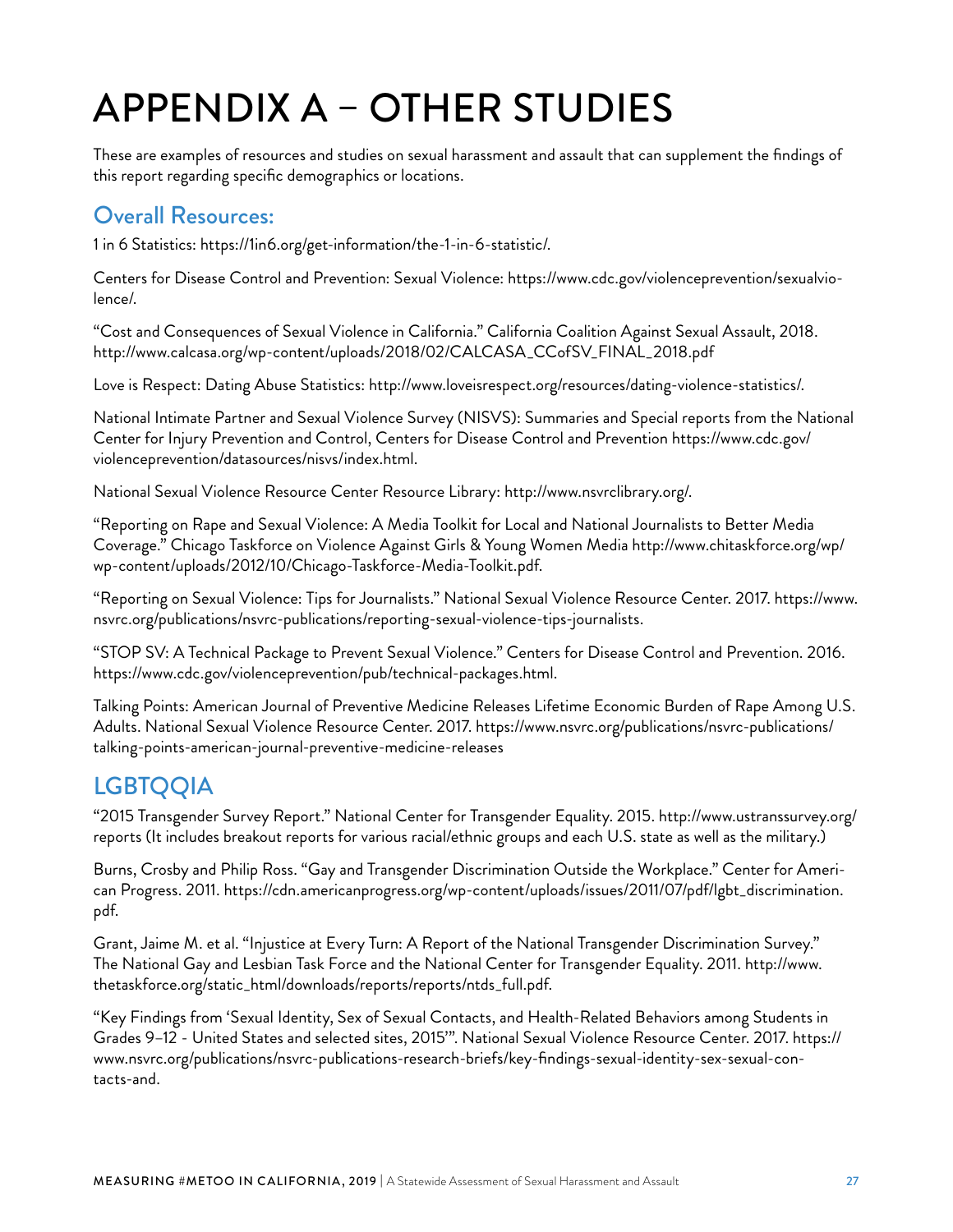# **Disabilities**

Disability Justice, "Sexual Abuse." [http://disabilityjustice.org/sexual-abuse/.](http://disabilityjustice.org/sexual-abuse/)

Not on the Radar: Sexual Assault of College Students with Disabilities. National Council on Disability. 2018. <https://www.ncd.gov/publications/2018/not-radar-sexual-assault-college-students-disabilities>.

Shapiro, Joseph. "The Sexual Assault Epidemic No One Talks About." NPR. 8 January 2018. [https://www.npr.](https://www.npr.org/2018/01/08/570224090/the-sexual-assault-epidemic-no-one-talks-about) [org/2018/01/08/570224090/the-sexual-assault-epidemic-no-one-talks-about.](https://www.npr.org/2018/01/08/570224090/the-sexual-assault-epidemic-no-one-talks-about)

Shapiro, Joseph. "From the Frontlines of A Sexual Assault Epidemic: 2 Therapists Share Stories." NPR. 18 January 2018. [https://www.npr.org/2018/01/18/577065301/from-the-frontlines-of-a-sexual-assault-epidemic-two-thera](https://www.npr.org/2018/01/18/577065301/from-the-frontlines-of-a-sexual-assault-epidemic-two-therapists-share-stories)[pists-share-stories](https://www.npr.org/2018/01/18/577065301/from-the-frontlines-of-a-sexual-assault-epidemic-two-therapists-share-stories).

Shapiro, Joseph. "In Their Words, Adults with Intellectual Disabilities Tell Their Sexual Assault Stories." NPR. 18 January 2018. [https://www.npr.org/2018/01/18/578956859/in-their-words-adults-with-intellectual-disabili](https://www.npr.org/2018/01/18/578956859/in-their-words-adults-with-intellectual-disabilities-tell-their-sexual-assault-s)[ties-tell-their-sexual-assault-s.](https://www.npr.org/2018/01/18/578956859/in-their-words-adults-with-intellectual-disabilities-tell-their-sexual-assault-s)

# Race/Ethnicity

Asian Pacific Institute on Gender-Based Violence:<https://www.api-gbv.org/>.

Indian Law Resource Center: "Ending Violence Against Native Women." [http://indianlaw.org/issue/ending-vio](http://indianlaw.org/issue/ending-violence-against-native-women)[lence-against-native-women.](http://indianlaw.org/issue/ending-violence-against-native-women)

"Key Findings from Sexual Violence Victimization and Associations with Health in a Community Sample of African American Women". National Sexual Violence Resource Center. 2016. [https://www.nsvrc.org/publications/key-find](https://www.nsvrc.org/publications/key-findings-sexual-violence-victimization-and-health-community-sample-african-american-women)[ings-sexual-violence-victimization-and-health-community-sample-african-american-women.](https://www.nsvrc.org/publications/key-findings-sexual-violence-victimization-and-health-community-sample-african-american-women)

Women of Color Network, "Domestic Violence." [http://www.doj.state.or.us/wp-content/uploads/2017/08/wom](http://www.doj.state.or.us/wp-content/uploads/2017/08/women_of_color_network_facts_domestic_violence_2006.pdf)[en\\_of\\_color\\_network\\_facts\\_domestic\\_violence\\_2006.pdf](http://www.doj.state.or.us/wp-content/uploads/2017/08/women_of_color_network_facts_domestic_violence_2006.pdf).

# People Who Commit Sexual Abuse

"Eight Things Everyone Should Know About Sexual Abuse & Sexual Offending." ATSA. 2014. [http://www.atsa.](http://www.atsa.com/pdfs/Policy/8ThingsEveryoneShouldKnow.pdf) [com/pdfs/Policy/8ThingsEveryoneShouldKnow.pdf](http://www.atsa.com/pdfs/Policy/8ThingsEveryoneShouldKnow.pdf).

"Unmasking Sexual Harassment: How Toxic Masculinities Drive Men's Abuse in the US, UK, and Mexico, and What We Can Do To End It." Promundo. 2018. [https://promundoglobal.org/resources/unmasking-sexual-harass](https://promundoglobal.org/resources/unmasking-sexual-harassment/?lang=english)[ment/?lang=english](https://promundoglobal.org/resources/unmasking-sexual-harassment/?lang=english) 

Sedensky, Matt and Normaan Merchant. "Betrayed by the Badge." Associated Press. 1 November 2015. [http://](http://interactives.ap.org/2015/betrayed-by-the-badge) [interactives.ap.org/2015/betrayed-by-the-badge.](http://interactives.ap.org/2015/betrayed-by-the-badge)

## Public Spaces

Kearl, Holly. "Unsafe and Harassed in Public Spaces: A National Street Harassment Report." Stop Street Harassment. 2014.<http://www.stopstreetharassment.org/our-work/nationalstudy/>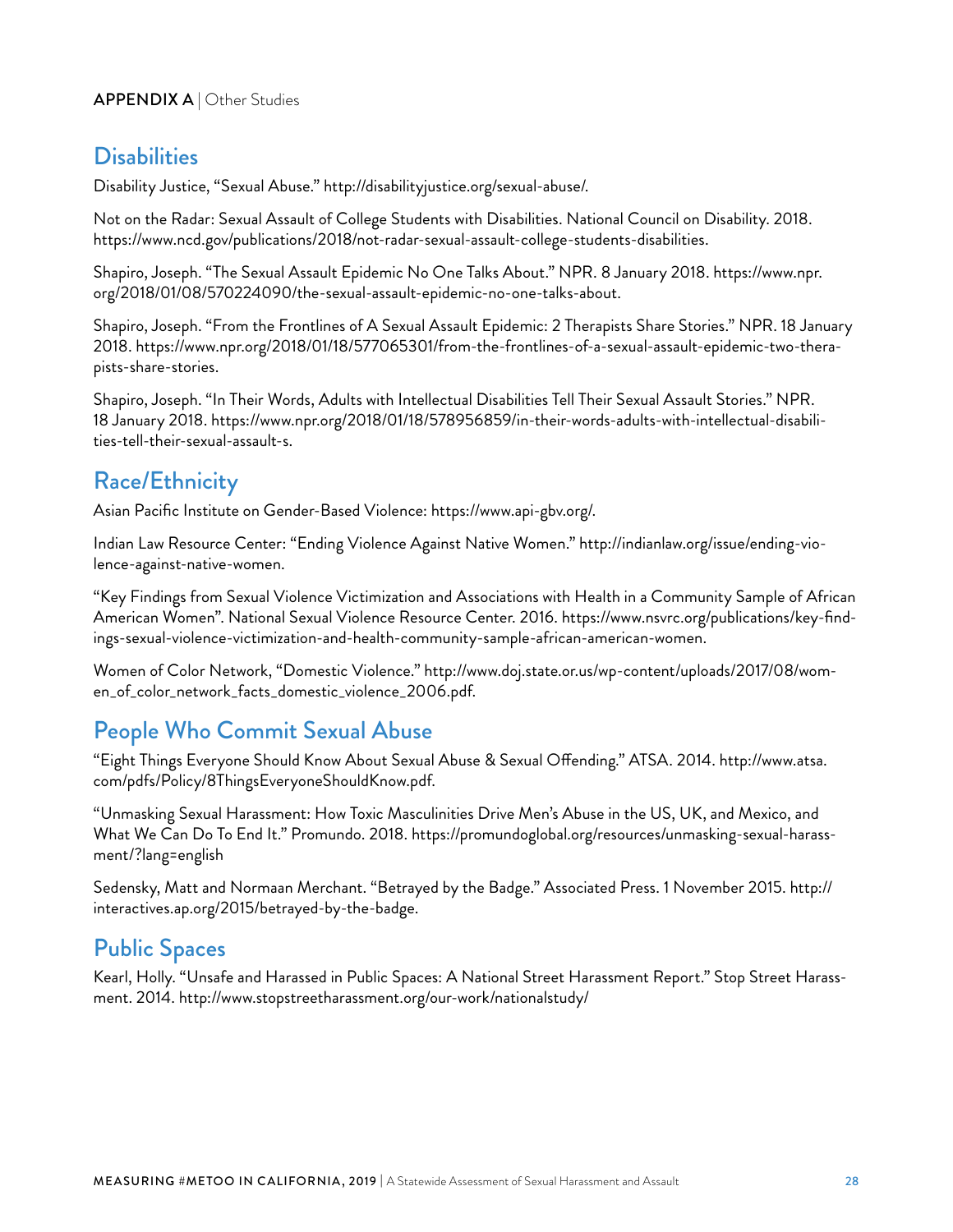# Domestic Relationships/Intimate Partner Relationships

Brown, Taylor NT and Jody L. Herman. "Intimate Partner Violence and Sexual Abuse Among LGBT People: A Review of Existing Research." The Williams Institute. 2015. [https://williamsinstitute.law.ucla.edu/wp-content/](https://williamsinstitute.law.ucla.edu/wp-content/uploads/Intimate-Partner-Violence-and-Sexual-Abuse-among-LGBT-People.pdf) [uploads/Intimate-Partner-Violence-and-Sexual-Abuse-among-LGBT-People.pdf](https://williamsinstitute.law.ucla.edu/wp-content/uploads/Intimate-Partner-Violence-and-Sexual-Abuse-among-LGBT-People.pdf) 

Catalano, S.M. (2013). Intimate partner violence: Attributes of victimization, 1993–2011. Washington, DC: U.S. Department of Justice, Bureau of Justice Statistics. Retrieved January 21, 2016, from [http://www.bjs.gov/content/](http://www.bjs.gov/content/pub/pdf/ipvav9311.pdf) [pub/pdf/ipvav9311.pdf - PDF.](http://www.bjs.gov/content/pub/pdf/ipvav9311.pdf)

## K-12 Schools

"Addressing Sexual Harassment in New York City Public Schools." Robert Wood Johnson Foundation. 2014. [https://www.rwjf.org/en/library/research/2014/10/addressing-sexual-harassment-in-new-york-city-public-schools.](https://www.rwjf.org/en/library/research/2014/10/addressing-sexual-harassment-in-new-york-city-public-schools.html) [html.](https://www.rwjf.org/en/library/research/2014/10/addressing-sexual-harassment-in-new-york-city-public-schools.html)

Hill, Catherine and Holly Kearl. "Crossing the Line: Sexual Harassment in Schools." AAUW. 2011. [https://www.](https://www.aauw.org/research/crossing-the-line/) [aauw.org/research/crossing-the-line/.](https://www.aauw.org/research/crossing-the-line/)

 "'Like Walking Through a Hailstorm': Discrimination Against LGBT Youth in US Schools." Human Rights Watch. 2016. [https://www.hrw.org/report/2016/12/07/walking-through-hailstorm/discrimination-against-lgbt-youth-us](https://www.hrw.org/report/2016/12/07/walking-through-hailstorm/discrimination-against-lgbt-youth-us-schools)[schools](https://www.hrw.org/report/2016/12/07/walking-through-hailstorm/discrimination-against-lgbt-youth-us-schools)

McDowell, Rose et al. "Hidden horror of school sex assaults revealed by AP." Associated Press. 2017. [https://www.](https://www.ap.org/explore/schoolhouse-sex-assault/hidden-horror-of-school-sex-assaults-revealed-by-ap.html) [ap.org/explore/schoolhouse-sex-assault/hidden-horror-of-school-sex-assaults-revealed-by-ap.html](https://www.ap.org/explore/schoolhouse-sex-assault/hidden-horror-of-school-sex-assaults-revealed-by-ap.html)

Onyeka-Crawford, Adaku et al. "Let Her Learn: Stopping School Pushout for Girls of Color." National Women's Law Center. 2017. [https://nwlc.org/wp-content/uploads/2017/04/final\\_nwlc\\_Gates\\_GirlsofColor.pdf](https://nwlc.org/wp-content/uploads/2017/04/final_nwlc_Gates_GirlsofColor.pdf) 

"Sexual Harassment & Bullying of Youth: Sexual Violence & Individuals Who Identify as LGBTQ." National Sexual Violence Resource Center and Pennsylvania Coalition Against Rape. 2012. [http://www.nsvrc.org/sites/default/files/](http://www.nsvrc.org/sites/default/files/Publications_NSVRC_Guides_Sexual-Harassment-Bullying-Youth.pdf) [Publications\\_NSVRC\\_Guides\\_Sexual-Harassment-Bullying-Youth.pdf](http://www.nsvrc.org/sites/default/files/Publications_NSVRC_Guides_Sexual-Harassment-Bullying-Youth.pdf) 

Smith, Joanne et al. Hey Shorty! A Guide to Combating Sexual Harassment and Violence in Schools and on the Streets. (Feminist Press, 2011).

## Colleges/Universities

Cantor, David et al. (2015). "Report on the AAUW Campus Climate Survey on Sexual Assault and Sexual Misconduct." Westat. [https://www.aau.edu/sites/default/files/%40%20Files/Climate%20Survey/AAU\\_Campus\\_Cli](https://www.aau.edu/sites/default/files/%40%20Files/Climate%20Survey/AAU_Campus_Climate_Survey_12_14_15.pdf)[mate\\_Survey\\_12\\_14\\_15.pdf](https://www.aau.edu/sites/default/files/%40%20Files/Climate%20Survey/AAU_Campus_Climate_Survey_12_14_15.pdf).

Fisher, B.S., Cullen, F.T., & Turner, M.G. (2000). "The Sexual Victimization of College Women." National Institute of Justice, Bureau of Justice Statistics. [https://www.ncjrs.gov/pdffiles1/nij/182369.pdf.](https://www.ncjrs.gov/pdffiles1/nij/182369.pdf)

Krebs, C.P., Lindquist, C.H., Warner, T.D., Fisher, B.S., & Martin, S.L. (2007). The Campus Sexual Assault (CSA) Study. National Institute of Justice. [https://www.ncjrs.gov/pdffiles1/nij/grants/221153.pdf.](https://www.ncjrs.gov/pdffiles1/nij/grants/221153.pdf)

Krebs, Christopher et al. (2016). "Campus Climate Survey Validation Study Final Technical Report." Bureau of Justice Statistics Research and Development Series. [https://www.bjs.gov/content/pub/pdf/ccsvsftr.pdf.](https://www.bjs.gov/content/pub/pdf/ccsvsftr.pdf)

de Heer, Brooke et al. (2017). "Measuring Sexual Violence on Campus: Climate Surveys and Vulnerable Groups." Journal of School Violence, Vol 16: Issue 2. [http://www.tandfonline.com/doi/](http://www.tandfonline.com/doi/abs/10.1080/15388220.2017.1284444?journalCode=wjsv20) [abs/10.1080/15388220.2017.1284444?journalCode=wjsv20.](http://www.tandfonline.com/doi/abs/10.1080/15388220.2017.1284444?journalCode=wjsv20)